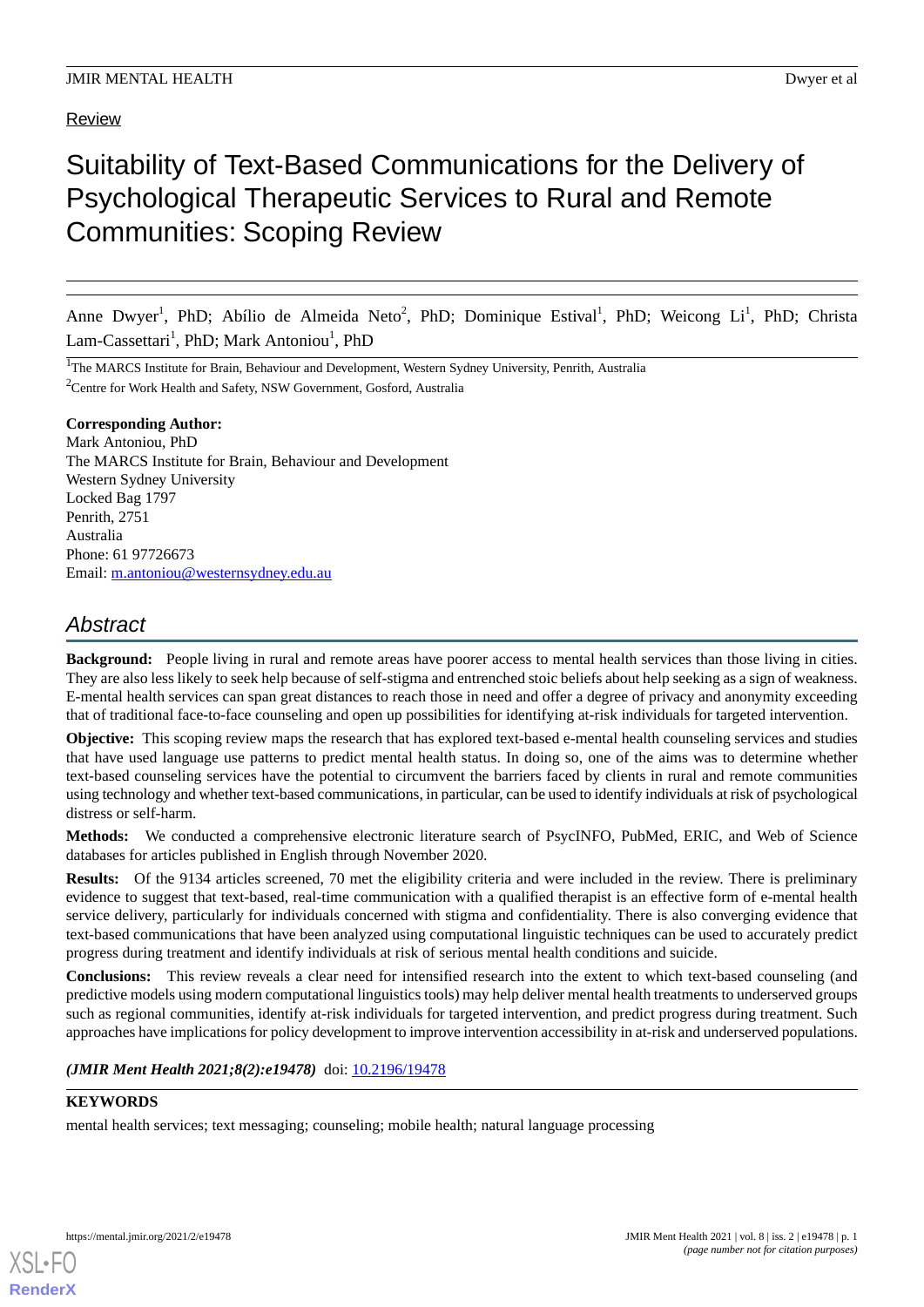# *Introduction*

# **Defining E-Mental Health Services**

E-mental health is an umbrella term used to describe services delivered via online, mobile, or phone-based platforms to diagnose, treat, or prevent mental health conditions, such as depression, anxiety, and substance abuse. This burgeoning field includes websites offering static information and resources such as Headspace and Beyond Blue [[1,](#page-9-0)[2](#page-9-1)], peer support services such as 7 Cups [\[3](#page-9-2)], interactive counseling services via telephone such as Kids Help Line [[4\]](#page-9-3), videoconferencing, email, and text-based chat (eg, SMS). With numerous approaches to e-mental health, some services use several modes of delivery (eg, Mental Health Online offers therapy via email, chat, and video). Technology has evolved rapidly, and the number of e-mental health services is growing, but without a rigorous evaluation of service delivery, much remains unknown.

#### **Context and Scope for the Review**

E-mental health services can potentially fill an important service gap in the context of improving mental health outcomes for communities outside major cities. In Australia, these account for 28% of the population (over 7 million people) [\[5](#page-9-4)]. Living in rural and remote communities is associated with poorer health outcomes, including mental illness. As remoteness increases, the prevalence of mental illness and the incidence of self-harm and suicide also increase [[6\]](#page-9-5). Suicide rates are 40% higher in rural areas than in cities, and double in remote areas, whereas suicide rates in regional and rural areas are increasing faster than in capital cities [\[7](#page-9-6)]*.* Farmers are at an increased risk of suicide compared with other occupations in rural and remote communities [[8-](#page-9-7)[10\]](#page-9-8). People living in rural areas generally have poorer access to health services than those living in cities for several reasons. First, fewer mental health professionals work in rural and remote areas [\[11](#page-9-9)], rendering access to mental health services more difficult owing to time requirements, distance, and limited service capacity. Public transport is often not viable in low-density rural areas, which is particularly problematic in Australia [\[12](#page-9-10)]. Second, stigma toward mental health issues becomes a help-seeking barrier in smaller communities, because of fears of compromised confidentiality and being the topic of community gossip [[13\]](#page-9-11). This may be more pronounced for males, for whom self-stigma and entrenched stoic beliefs about help seeking as a sign of weakness can delay psychological counseling or prevent engagement with mental health services altogether [[13,](#page-9-11)[14](#page-9-12)]. Per capita needs for mental health services in rural and remote areas are at least as great as in cities; therefore, these barriers to mental health service delivery are a cause for concern. Through this lens of concern, we approach our review.

With the proliferation of smartphones, mental health services can use technology to circumvent barriers and span great distances to reach individuals. E-mental health initiatives can potentially make a valuable contribution to service delivery in rural areas, although more research is needed [[15\]](#page-9-13). Two aspects of text-based counseling services are especially likely to appeal to people living in rural and remote communities. First, the potentially anonymous nature of text-based interactions with

 $XS$  $\cdot$ FC **[RenderX](http://www.renderx.com/)** therapists will appeal to individuals who are concerned with stigma and are reluctant to engage with face-to-face services. Second, text-based counseling allows clients to interact in real time with a qualified therapist at a time convenient for them, without the need to take time off work. Encouragingly, there is evidence that clients who have accessed e-mental health services show comparable outcomes to those in traditional face-to-face counseling services, as described previously [\[16](#page-9-14)].

#### **Objectives**

This scoping review maps the research that has explored text-based e-mental health counseling services and studies that have used language use patterns to predict mental health status. Our search considered publications in both peer-reviewed and gray literature to capture existing and emerging research within the field. In addition to providing an overview of the literature, this review aims to identify priorities for future research. As will become clear, text-based communications lend themselves to predictive analyses more readily and on a larger scale than spoken communication.

# *Methods*

# **Overview**

We performed a scoping review following the PRISMA (Preferred Reporting Items for Systematic Reviews and Meta-analyses) Extension for Scoping Reviews checklist ([Multimedia Appendix 1](#page-8-0)). A scoping review protocol was created to guide the process and is available from the corresponding author upon request.

# **Eligibility Criteria**

It was decided that relatively broad inclusion criteria would be used to consider all publications with reference to the relevant mental health conditions (ie, depression, suicidal ideation, and anxiety), online counseling, and linguistic indicators for psychological conditions. All publication types were available for selection (journal articles, conference proceedings, reports, and unpublished theses). Therefore, studies were included if they (1) involved an intervention that occurred in real time, (2) were text-based, and (3) involved a qualified human clinician.

Publications were also considered for inclusion if they were related to mental health or counseling more generally if they had a text-based component. In addition, studies were included if they examined whether text patterns could be used to predict mental health status. Only articles written in English were included in this study.

Our scope is limited to the literature that examined e-mental health approaches involving text-based, real-time communication with a qualified human therapist and the predictive power of language use patterns. Within the eHealth sector, SMS text messaging and email are increasingly used for mental health care [[17\]](#page-9-15), medication adherence [\[18](#page-9-16)], treatment compliance [[19\]](#page-9-17), aftercare support [[20\]](#page-9-18), and reminders and supportive messages between face-to-face visits [\[21](#page-9-19),[22\]](#page-9-20). Encouragingly, virtual interventions incorporating scheduled messages or emails to support client participation have shown reductions in symptoms of depression, anxiety, and stress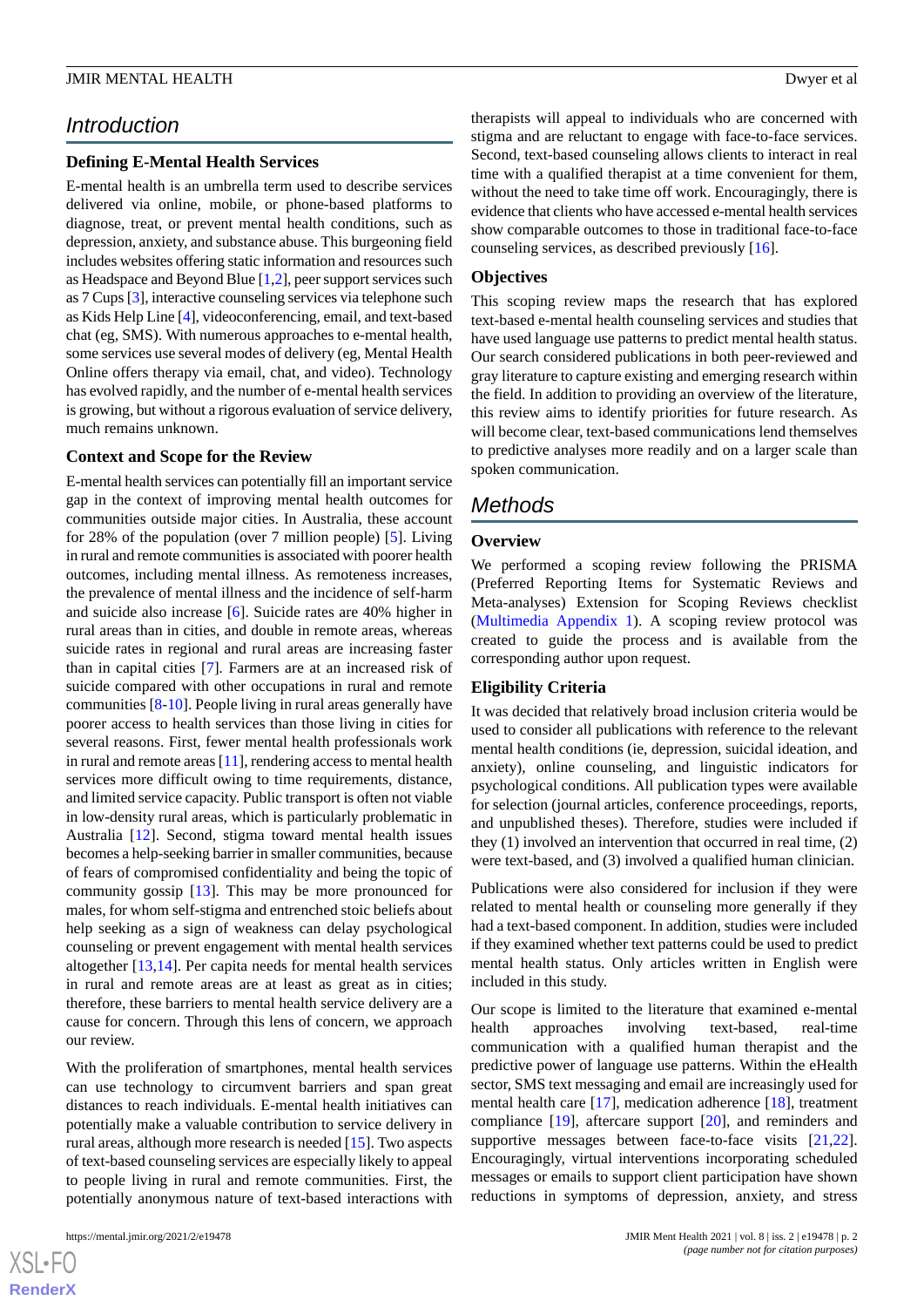[[21](#page-9-19)[,23](#page-9-21)-[25\]](#page-10-0). However, text-based technologies or the provision of mental health services by virtual agents or artificial intelligence algorithms cannot capture the dynamic back-and-forth communication exchanges of interest here and are not covered in the review. Therefore, studies that fell into the above categories were excluded.

#### **Information Sources**

Articles were identified by searching through the following databases: PsycINFO, PubMed, ERIC, and Web of Science.

#### **Search Strategy**

A literature search was conducted in July 2019 and updated in November 2020. The following search terms were used: ("therap\*" OR "counsel\*" OR "intervention" OR "depress\*" OR "suicid\*" OR "anxiety") AND ("internet" OR "text" OR "linguistic" OR "word use" OR "natural language processing"). The search strategy was modified according to the different databases. The databases were searched from inception to November 24, 2020. As a final step, the reference lists contained within selected publications were searched for other relevant publications.

# **Selection of Sources of Evidence**

Screening is a two-step process. AD removed duplicates and screened titles and abstracts to determine relevance to the topics of mental health and text-based counseling. These publications were then read in full to determine their relevance to the research question. CLC and MA checked the excluded studies and confirmed that the exclusion criteria were applied correctly.

# **Data Charting Process**

We created a standardized template to extract relevant data from the included studies, such as publication type, journal name, reference to text-based e-mental health (or its variants) in the article title, reference to psychological conditions in the publication title, country of focus of the research, geographic location of data collection (urban, rural, etc), sample size of individual groups, and the gender composition of the sample. Data were extracted by AD, DE, and CLC and cross-checked by MA to ensure correctness and completeness.

# **Data Analysis and Synthesis**

We synthesized the collated data using descriptive statistics (frequencies and proportions). Microsoft Excel was used to analyze the data.

# *Results*

# **Study Selection**

We identified 9134 publications in our initial search. From these, 1487 duplicates were removed, leaving 7647 records for consideration. Next, titles and abstracts were screened based on our eligibility criteria, and 7244 publications were excluded. A further 333 publications were excluded during the full-text screening stage. The PRISMA flow diagram is presented in [Figure 1](#page-3-0). The full list of the included studies is provided in [Multimedia Appendix 2](#page-8-1) [[16,](#page-9-14)[26](#page-10-1)[-95](#page-13-0)].

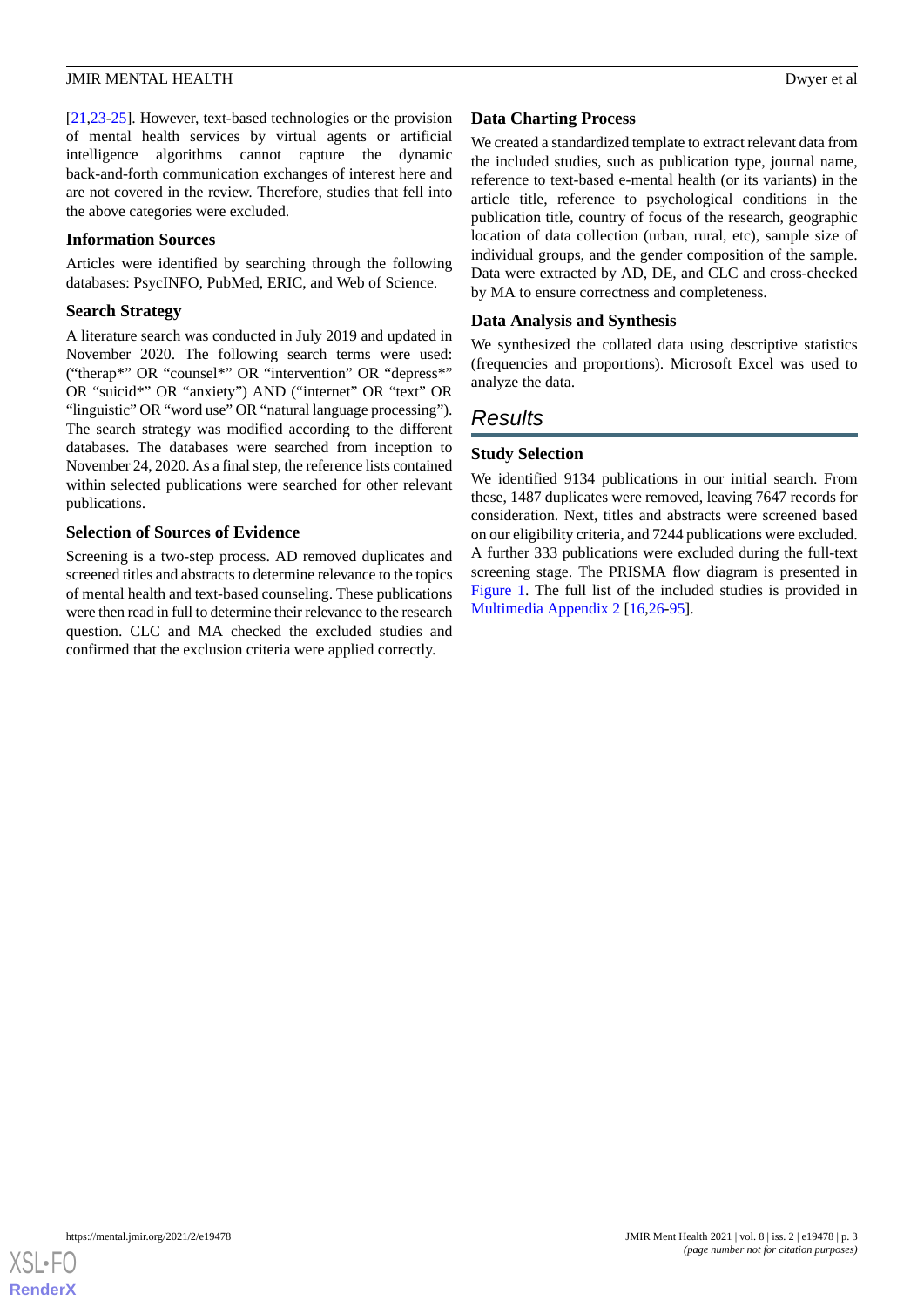<span id="page-3-0"></span>**Figure 1.** PRISMA (Preferred Reporting Items for Systematic Reviews and Meta-analyses) flow diagram.



#### **Characteristics of Sources of Evidence**

Of the 70 articles included in this review, 26% (18) reported positive outcomes following client participation in text-based e-mental health services, whereas only 4% (3) reported that text-based services were not effective in meeting the needs of clients. A total of 16% (11/70) of studies offered an insight into why some individuals are more or less likely to engage in text-based communications. Furthermore, 33% (23/70) analyzed text-based communications to identify predictors of mental health status, and 19% (13/70) specifically analyzed text-based communication during the course of therapy in an attempt to predict future mental health status. More studies were published in 2018 and 2019 than in any other years (n=10 and 11, respectively), and more than half of the studies (40/70, 58%) had been published in the last 5 years, with five published in 2020 (5/70, 7%). Forty-five studies (45/70, 64%) reported participants' sex, and in the majority of those studies (34/45, 76%), a greater proportion of participants were female. The table in [Multimedia Appendix 2](#page-8-1) gives details of the number of participants, their age range, sex, background information/psychological status, and the location of the study for each source cited.

Text-based communication between clients and mental health professionals may involve SMS text messages, mobile phone apps, or internet chats. This review reveals that (1) few studies of these services have been conducted, (2) existing studies focus largely on children and adolescents in urban and suburban areas, (3) the quality of the studies varies considerably, and (4) fundamental questions remain unanswered. We first reviewed studies that reported a positive effect of text-based chat therapy on mental health outcomes.

# **Effectiveness of Text-Based E-Mental Health Services**

In total, 18 studies reported that text-based e-mental health services were effective in treating mental health conditions. A single session of text-based counseling reduced anxiety to a degree comparable to traditional face-to-face counseling [[16\]](#page-9-14). Similarly, text-based counseling increased the level of hope in a sample of young people (16-25 years) at the 6-week follow-up compared with those who did not pursue online counseling [\[26](#page-10-1)].

Fukkink and Hermanns examined children's well-being (8-18 years) after accessing the Dutch Kindertelefoon phone help line or online text-based chat service. In the first study [\[27](#page-10-2)], 902 children (mostly girls) completed a 2-item mental health survey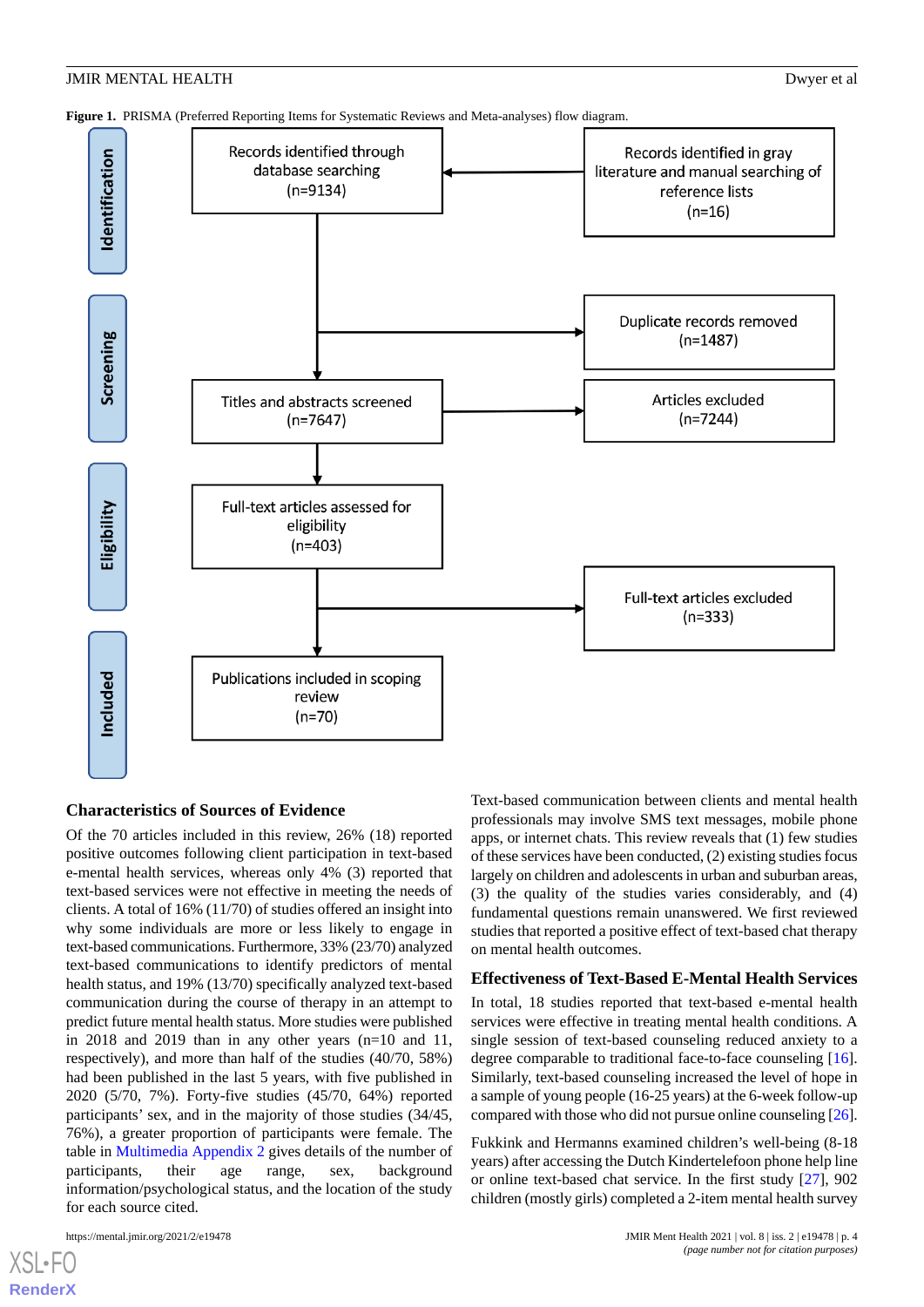before and after a session (339 chats and 563 phones). Text-based conversations lasted approximately 30 min, whereas telephone conversations lasted only approximately 8 min on average. Both counseling modes increased children's sense of well-being and decreased their perceived problem burden. Interestingly, the effect was more pronounced for text-based chats than for telephone communication. A follow-up questionnaire completed by 223 children indicated that benefits persisted 1 month after the intervention, at which time the 2 modes did not differ. In the second study [[28\]](#page-10-3), which analyzed a sample of 95 conversations (53 chat and 42 telephone), both service modes improved children's well-being and decreased their perceived problem burden.

An analysis of the Kids Help Line service available to Australian youths [[29\]](#page-10-4) revealed that telephone counseling sessions (45-60 min) were superior to text-based sessions (50-80 min), although text-based counseling (chosen by clients experiencing more severe mental health issues) was still rated as helpful.

A series of studies examining the text-based subscription service *Talkspace*—within which clients interact with licensed therapists via text-based chat using an app—also showed positive mental health outcomes. A feasibility study examined clinical outcomes, client satisfaction, and the quality of the therapeutic relationship among 57 questionnaire respondents who had been using Talkspace for 3-4 months [\[30](#page-10-5)]. Comparisons of pre- and posttherapy scores of psychiatric distress indicated clinically significant improvements in 46% (25/54) of the sample. Self-reports of client satisfaction predominantly rated text therapy as the same as or better than face-to-face therapy regarding convenience, access, effectiveness, and progress with problems. The quality of the therapeutic relationship (accounting for 30% of the variance in reported clinical improvements) was rated significantly lower than that of in-person treatments. Another study evaluated outcomes for 51 Talkspace clients (mean age 34 years, SD 9; 67% female) after 14-15 weeks of treatment and found clinically significant posttherapy symptom reduction for depression (31/38, 84%) and anxiety (25/39, 64%) [[31\]](#page-10-6). Data from 267 users indicated that the service was predominantly accessed by females (198/267, 74.2%), aged 21-50 years (243/267, 91.0%; median 34 years), with a college education (212/267, 79.4%), living in (sub)urban locations (232/267, 86.9%). Past barriers to face-to-face treatment reported by 240 participants included cost (130/240, 54.2%), excessive time and inconvenience (101/240, 42.1%), and face-to-face therapy not being helpful (67/240, 27.9%) [[32\]](#page-10-7). These findings indicate that Talkspace is effective in addressing a range of mental health issues, although the results should be interpreted with caution because the authors were affiliated with the service.

Evaluating 318 users' experiences with BetterHelp, a multimodal digital psychotherapy intervention using text, video, and/or phone communication, Marcelle et al [[33\]](#page-10-8) found that depression symptom severity was reduced after intervention, with no differences found for gender, socioeconomic status, or self-reported physical health status. The intervention involved a significant text-based chat component as well as other modes of service delivery.

 $XS$  $\cdot$ FC **[RenderX](http://www.renderx.com/)** One of the most rigorous studies concerning the effectiveness of text-based counseling [[34\]](#page-10-9) randomly assigned 297 adults with depression (18-75 years) to online cognitive behavioral therapy (up to ten 55-min sessions) in addition to their regular medical care or to a control condition. At the 4-month follow-up (n=210), 38.1% (43/113) patients in the intervention group had recovered from depression, compared with 24% (23/97) in the control group, with therapeutic gains maintained after 8 months, providing strong evidence that e-mental health services (including text-based counseling) offer effective and lasting treatment for serious mental health conditions.

Young people with depressive symptoms  $(n=263)$  were randomly assigned to either an intervention condition (up to 5 real-time chat sessions with a trained health care professional) or a waiting list [[35\]](#page-10-10). Text-based chat was more effective than waiting list control in reducing depressive symptoms, with effects increasing from follow-up to posttest, suggesting benefits extended beyond the intervention. An online cognitive behavioral therapy intervention (8 modules and 8 chat sessions over 8 weeks) was more effective than an attention counseling control condition in reducing depressive symptoms in a sample of 70 adolescents (15-19 years) [[36\]](#page-10-11), with improvement maintained after 6 months.

Goldin et al [[37\]](#page-10-12) evaluated the effectiveness of the Ascend text-based program for treating depression (8 modules over 8 weeks). Clients were primarily female (22/22, 100% in study 1; 76/95, 80% in study 2), young adults (mean age 23.2 years, SD 1.1 in study 1; mean age 32.0 years, SD 9.9 in study 2), and college educated. On average, the therapist spent 20 min chatting with each patient per week. The intervention reduced symptoms of depression, suggesting that text-based chat may be effective in augmenting therapy.

Recent evaluation of Australian crisis support service, Lifeline Text, linked text message counseling to improved mental health [[38\]](#page-10-13). Help seekers with suicidal ideation and poor mental health symptoms, including anxiety, depression, or issues related to domestic and family violence, showed overall reductions in distress, increased social connection, and greater confidence in their ability to cope after the text conversation.

These studies provide compelling evidence that text-based counseling alleviates mental health issues and is effective in treating psychological distress and depression. It may also be effective for treating substance abuse [[39](#page-10-14),[40\]](#page-10-15), reducing high-risk behaviors [[41\]](#page-10-16), and improving the subjective experiences of individuals with attention deficit hyperactivity disorder and/or autism [\[42](#page-10-17)].

#### **Limitations of Text-Based E-Mental Services**

Three studies did not report positive therapeutic outcomes following text-based counseling. Almost half of a sample of African American women reported that text-based interventions for depression and anxiety were not a desirable form of treatment [\[43](#page-10-18)]. A randomized controlled trial [\[44](#page-10-19)] showed that depression symptoms were reduced for a standard treatment with automated internet-delivered depression management more than with standard care plus optional text-based chat with a therapist. Despite encouragement, few users chose the chat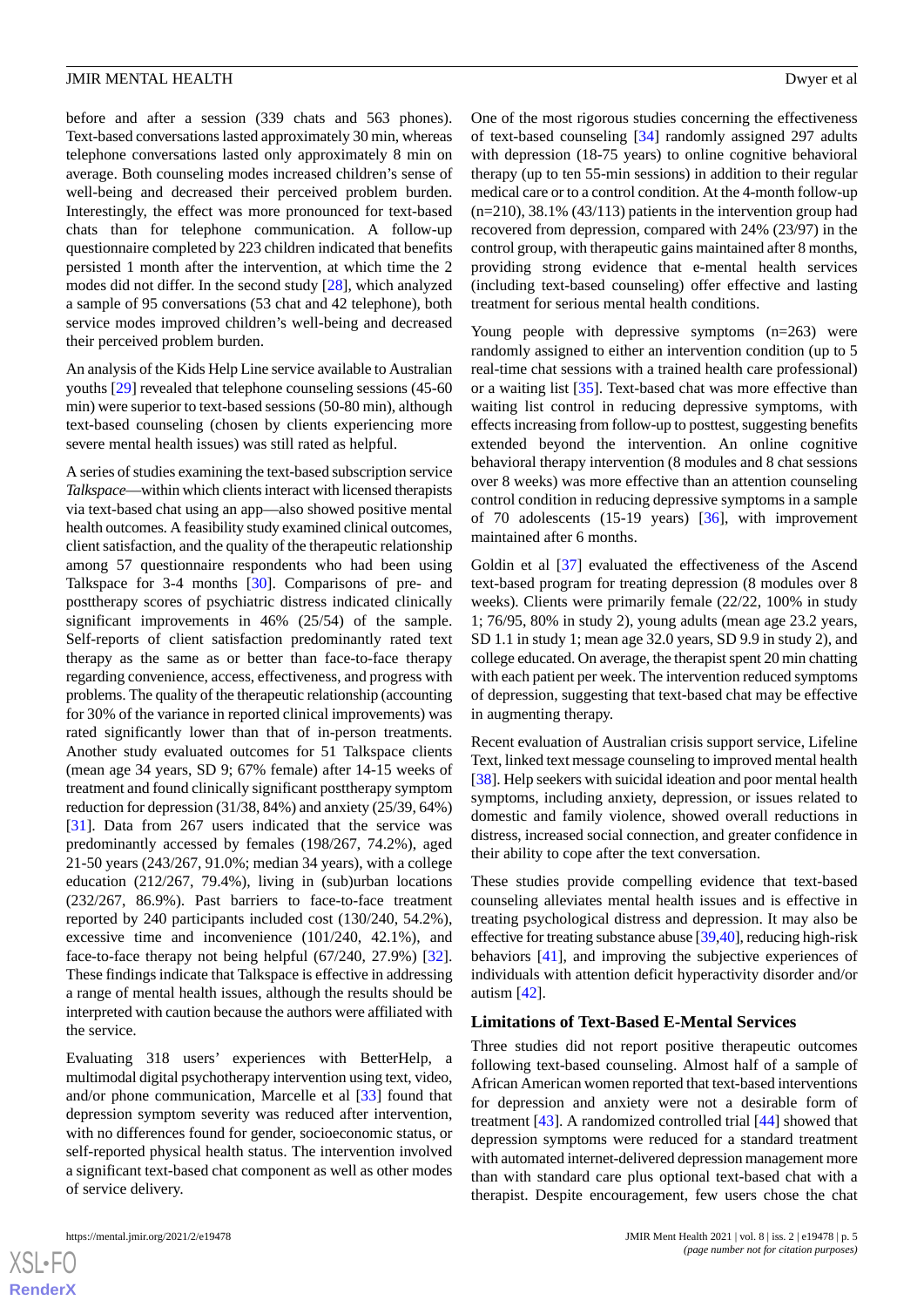option, making it unclear whether the chat component was ineffective or whether lack of engagement limited its usefulness. Lack of engagement was problematic in a trial involving a chat-based intervention aimed at adolescents, which was abandoned because of insufficient recruitment [[45\]](#page-11-0). Interestingly, two-thirds of those who declined to participate also refused usual care; the remaining third cited preferences for face-to-face counseling.

Two previous systematic reviews [\[46](#page-11-1),[47\]](#page-11-2), evaluating evidence from a total of 14 studies (a subset of those reviewed here), reported emerging support for the use of online text-based chat as an alternative to face-to-face and phone-delivered therapy, despite some mixed findings that can be accounted for by variability in intervention design (eg, target of treatment, length, and type of intervention). Andersson et al [\[48](#page-11-3)[-50](#page-11-4)] argue that therapist-guided internet-delivered treatments are effective in treating a range of mental health conditions, can be as effective as face-to-face treatments, and lead to sustainable improvements. However, there will always be clients who prefer face-to-face treatment. To understand why, we next examined client experiences of text-based e-mental health services.

#### **Client Experiences of Text-Based Counseling**

Eleven studies examined client experiences of text-based counseling and how fit and preference affect outcomes. All suggest that people generally disclose emotions similarly in computer-mediated and face-to-face communications, and there is evidence that computer-mediated communication can encourage the expression of emotion [[51\]](#page-11-5) and true-self qualities [[52\]](#page-11-6). To understand why text-based modes of delivery might better suit some clients than others, we review studies that explored why some people are more likely to engage in text-based counseling.

For children accessing the Kindertelefoon e-mental health service [[28\]](#page-10-3), chat was viewed positively because children appreciated the distance (anonymity, security, privacy, and control over self-presentation), especially when discussing emotional problems. Those who preferred phone conversations perceived chat as impersonal or distant. These opposing assessments of text-based communication (private vs impersonal) are a recurring theme in studies investigating why clients do or do not engage with text-based counseling.

In an interesting case study [[53\]](#page-11-7), a client with severe obsessive-compulsive disorder received 40 psychotherapy sessions via videoconferencing during which the client disclosed a number of low-shame issues. Adding text chat in later sessions promoted the disclosure of clinically important information, particularly regarding feelings of shame, guilt, and embarrassment, which the client had difficulty disclosing in video-only sessions. Switching to text chat eliminated anxiety-provoking eye contact when disclosing more personally confronting topics.

Interviews with 24 patients with depression [\[54](#page-11-8)] were used to evaluate an online e-mental health treatment [\[34\]](#page-10-9). Some patients experienced difficulty expressing themselves in writing, but for others, it facilitated re-examination of thoughts, feelings, and behaviors, and reflection on therapeutic exchanges. Patients

who were not comfortable with online communication disliked the less fluid interactions, reduced content covered during sessions, and waiting for therapist responses. For others, the delays created space to think, reflect, and communicate without interruption. Three studies observed that text-based chat sessions take longer than phone counseling sessions [[27,](#page-10-2)[29](#page-10-4)] and generate fewer words than verbal exchanges [\[55](#page-11-9)]. Overall, the findings suggest that when patients with depression are comfortable with online communication and with expressing their feelings in text, the anonymity of an online therapeutic relationship may be attractive, and online therapy is an acceptable and helpful alternative to face-to-face services.

# **Analyzing Text-Based Communications to Identify Predictors of Mental Health Status**

Studies investigating linguistic predictors of mental health status are scarce. Few have linguistically analyzed texts from individuals at risk of mental health problems. In total, 13 studies analyzed text-based therapy transcripts with the aim of predicting future mental health status. We also review 9 studies (from the much larger literature on natural language processing) that mined social media or internet forum posts with the specific aim of identifying linguistic patterns that predict mental health status because these are useful in situating the emerging text-based counseling research within the literature and offer insight into likely future directions. Recent advances in computational linguistics have increased the sophistication and complexity of analyses, enabled by the development of computational linguistic tools such as Linguistic Inquiry and Word Count (LIWC) [\[56](#page-11-10)], which produces statistical distributions of words within predefined and psychologically meaningful categories (eg, function words, pronouns, or verbs).

With LIWC (and similar algorithms), researchers can explore language patterns across the mental health conditions of interest. Ten studies have used LIWC to show that people with depression tend to focus on themselves. This was realized linguistically as an increased use of first-person singular pronouns (eg, I, me, my, mine) [\[57](#page-11-11)-[59\]](#page-11-12). However, first-person singular pronouns may be a linguistic marker of general proneness to distress or negative emotionality rather than depression [\[60](#page-11-13)[,61](#page-11-14)]. Early studies analyzed formal written texts for such patterns. Stirman and Pennebaker [[62\]](#page-11-15) compared 300 poems written by 18 poets, half of whom had committed suicide. Suicidal poets made more frequent use of first-person singular pronouns and less use of collective pronouns (eg, we, our). Rude et al [\[63](#page-11-16)] analyzed narratives written by college students who were depressed, formerly depressed, or had never been depressed. Depressed students used more first-person singular pronouns, more negative valence words, and fewer positive emotion words than those who had never been depressed. First-person singular pronoun use has been linked to the severity of depression and anxiety symptoms [\[64](#page-11-17),[65\]](#page-11-18). More recently, LIWC was used to examine whether first-person singular pronouns in patient interviews predict future mental health in a clinical sample of 29 inpatients undergoing psychodynamic treatment for depression [\[66](#page-11-19)]. First-person singular pronoun use did not predict depressive symptoms at baseline but predicted depressive symptom severity at follow-up 8 months

```
XS\cdotFC
RenderX
```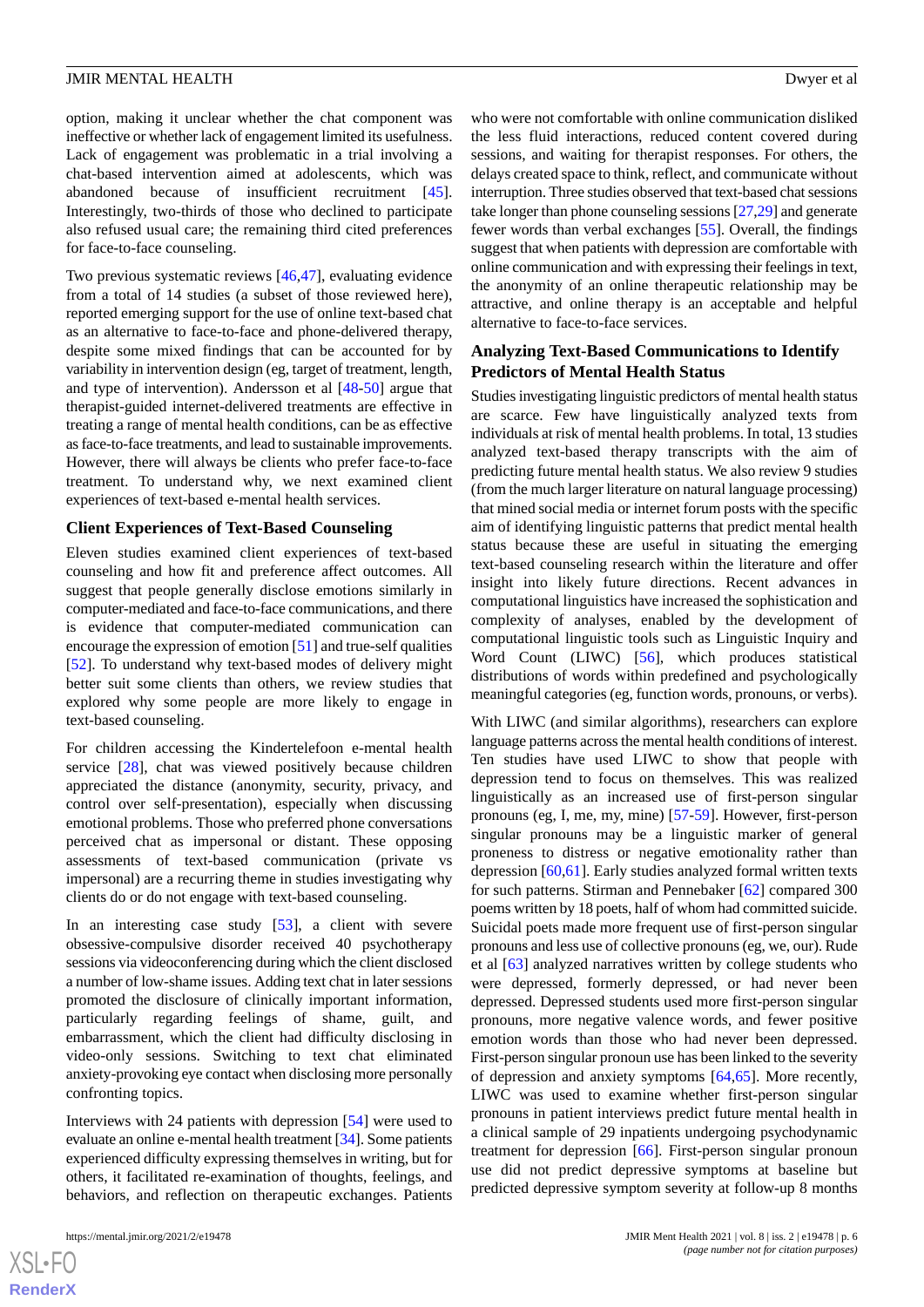later, especially the use of objective (*me*) and possessive (*my*) pronouns.

Eleven studies have investigated linguistic indicators of depression other than frequency of pronouns, in text data from social media platforms such as Twitter and Facebook [[67\]](#page-11-20) or online forums such as Reddit [\[68](#page-11-21)]. In social media posts, the onset of major depressive disorder can be predicted by reduced user engagement, use of negative valence words, and first-person pronouns [[69\]](#page-12-0). Content words that could reliably predict depression included symptoms (eg, anxiety, withdrawal), disclosure (eg, enjoy, care), relationships (eg, home, friends), religion (eg, Jesus, bible), and treatment (eg, side effects, therapy). Regression models based on Facebook language use have been used to predict the degree [[70\]](#page-12-1) and incidence of depression [\[71](#page-12-2)].

Aspect-based sentiment analysis of online forum posts has been used to determine how individuals with different mental health conditions express themselves about various topics [[72\]](#page-12-3). Al-Mosaiwi and Johnstone [[73\]](#page-12-4) found that internet forum users with depression, anxiety, and suicidal ideation used more absolutist words (ie, words indicating certainty). A content analysis comparing letters posted in online self-help groups for suicide, depression, and anxiety with letters posted in a control group [[74\]](#page-12-5) found that use of absolutist words was a better predictor of suicidal ideation than use of negative valence words or first-person pronouns [\[73](#page-12-4),[74\]](#page-12-5) and can thus be a specific linguistic marker of depression, anxiety, and especially suicidal ideation.

Emotion words may also be predictive of mental health status. Owen et al [[75\]](#page-12-6) evaluated the efficacy of an online self-guided coping skills training and support intervention for women with early stage breast cancer. Greater use of words expressing anxiety, sadness (but not anger), and cognitive processing were associated with improved emotional well-being at follow-up, whereas greater expression of sadness (but not anxiety or anger) was associated with improved quality of life. This demonstrates that in a treatment context, limiting the analysis to emotion word use at a categorical level can potentially overlook subtle but meaningful differences in emotional expression.

Using more sophisticated measures that captured subtle changes in emotional state from negative emotion word instability, Seabrook et al [\[76](#page-12-7)] reliably predicted depression severity. They also created an emoji and internet slang supplement to the LIWC dictionary, which increased the accuracy of depression identification.

Low complexity in clients'language has been shown to predict depression. Individuals undergoing treatment who were likely to remain depressed used fewer complex syntactic constructions such as adverbial clauses, perhaps because these require greater cognitive effort. Morales [[77\]](#page-12-8) also found that a number of LIWC content categories (eg, job, sad, sleep) were positively correlated with depression levels.

A recent study considered sex differences in fictional letters. Depressive symptoms were predicted by the ratios of pronouns to nouns and of verbs to nouns for men but by the ratios of finite verbs to number of sentences and of punctuation to number of

sentences for women [\[78](#page-12-9)]. Thus, sex differences may need to be considered when identifying linguistic predictors.

In summary, there is a range of linguistic predictors at both the lexical and syntactic levels, which have been shown to correlate with mental health status and can be reliably identified with modern computational linguistic tools.

# **Analysis of Text-Based Communication During the Course of Therapy**

Ten studies that examined transcripts of therapeutic conversation transcripts revealed changing narrative processes during the course of treatment, and these were linked to treatment outcomes (eg, [[79-](#page-12-10)[81](#page-12-11)]). For example, clients' increasing use of reflexive language and decreasing use of external language in therapeutic conversation were associated with better therapeutic outcomes [[79\]](#page-12-10). Exploratory text-based analysis of therapist emails can also provide insight into therapist behaviors that support therapy adherence [[82\]](#page-12-12).

One study examined word use in short essays written by outpatients treated for personality disorders 3 times over 2 years of treatment [\[83](#page-12-13)]. The use of first-person singular pronouns, negative emotion words, causation words (eg, because, effect), past tense verbs, and future tense verbs declined over treatment, whereas the use of positive emotion and present tense words increased. However, only a reduction in the use of negative emotion words was a reliable predictor of symptom improvement.

Van der Zanden et al [\[84](#page-12-14)] examined 7 word categories (first-person pronouns, positive emotions, negative emotions, causation, insight, discrepancy, and social processes) in text-based chat session transcripts of participants who completed 5-6 sessions in an online group course for young adults with depressive symptoms. Only increasing the use of discrepancy words (eg, should, wish) reliably predicted depression improvement.

Dirkse et al [\[85](#page-12-15)] analyzed texts from adults with generalized anxiety symptoms participating in a 12-module course of therapist-assisted, internet-delivered therapy. Greater use of negative emotion, anxiety, and sadness words positively correlated with heightened anxiety ratings; greater use of negative emotion, sadness, and anger words positively correlated with heightened depression ratings; and greater use of negative emotion and anger words positively correlated with heightened panic ratings. Patients'self-rated mental health status correlated with decreasing use of emotion, anxiety, and causation words, and increasing use of past tense words.

Using data from the York I depression study [\[86](#page-12-16)], Huston et al [[87\]](#page-12-17) examined clients' language use in face-to-face psychotherapy sessions. They analyzed 6 word categories (positive emotion, negative emotion, causation, past focus, negation, and first-person singular pronouns) in 24 sessions, early (T1) and late (T2) for 12 clients identified as having good  $(n=6)$  and poor  $(n=6)$  treatment outcomes. No significant change in language use patterns occurred from T1 to T2, but greater use of positive emotion words at T1 was associated with good treatment outcomes and greater use of past focus words at T1 with poor treatment outcomes. Acknowledging the limitations

 $XS$  $\cdot$ FC **[RenderX](http://www.renderx.com/)**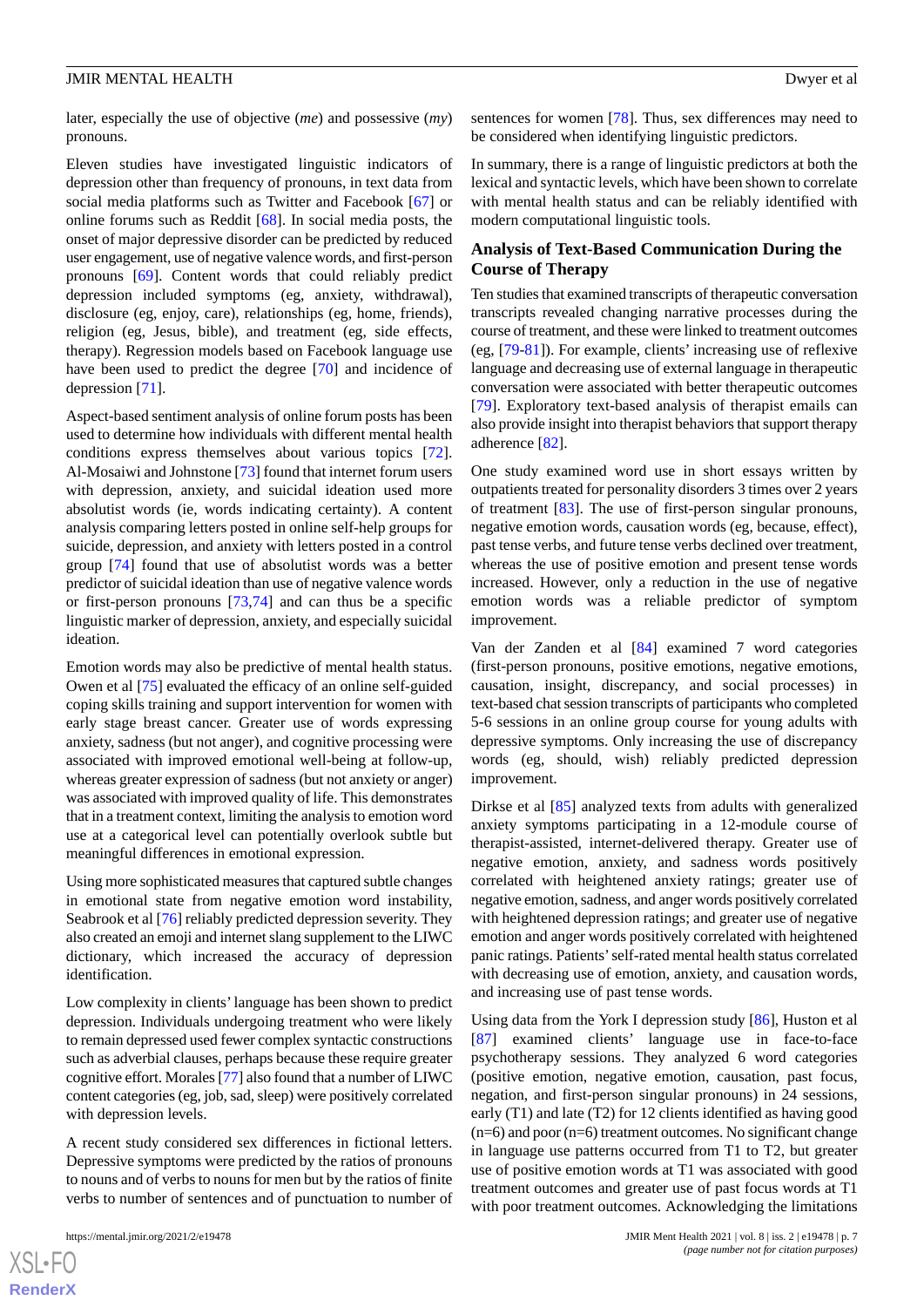of word count analysis, the authors highlighted the need for research using more frequent sampling to explore language patterns as potential measures of therapeutic progress.

Two studies examined large databases of client-therapist interactions [[88,](#page-12-18)[89](#page-12-19)]. To determine whether discourse features of text message counseling conversations could predict clinical outcomes, Althoff et al [[88\]](#page-12-18) examined a large data set (approximately 80,000 conversations of approximately 40 messages each). After the session ended, clients' answers to *How are you feeling now?* became their ground-truth labels. Clients with a smaller amount of self-focus tended to have more successful conversations. Tay [[89\]](#page-12-19) examined transcripts from 4 client-therapist dyads each lasting 20 sessions (472,009 words) that were taken from the counseling and psychotherapy transcripts, client narratives, and reference works.

A study of an internet-delivered pain management intervention for adolescents with chronic pain [\[90](#page-12-20)] used text mining and analytic techniques to messages between coaches and patients and successfully identified messages that raised concerns. Cluster analysis identified subgroups of individuals with common communication and engagement patterns that could be used to tailor interventions. Such techniques could conceivably also be applied to e-mental health services.

Calvo et al [[91\]](#page-12-21) offered a comprehensive review of natural language processing in mental health applications. Their discussion of computational linguistic analyses reveals that demographic, linguistic, behavioral, and social data may be combined to construct sophisticated models to identify at-risk individuals. Although no study to date has succeeded in the ultimate goal of accurately predicting suicide risk and guiding mental health professionals to intervene to save lives, progress has been made in recent years. A study by Ruiz et al [[92\]](#page-13-1) built 6 machine learning models to predict suicide risk levels from posts on the Reddit forum using a large training data set of 31,553 posts from 496 users. Naive Bayes was the most accurate model for flagging urgent suicide risks.

Quantitative measures of therapist emails can also shed light on the key aspects of program delivery and client adherence to eHealth programs [[82\]](#page-12-12). Content analysis of 490 therapist emails to clients showed that therapist behaviors were represented by 8 behavior codes: deadline flexibility, task reinforcement, alliance bolstering, task prompting, psychoeducation, self-disclosure, self-efficacy shaping, and empathetic utterances. Client adherence to the program was supported by therapist communication that supported deadline flexibility and task reinforcement.

In summary, modern computational linguistic tools and techniques allow analyses that may help predict progress during treatment and may ultimately identify individuals at risk. They also offer an opportunity to quantitatively assess the interrelationship between therapist behaviors, program adherence, and success.

# *Discussion*

# **Principal Findings**

The aim of this scoping review was to map the research that has explored text-based e-mental health counseling services and studies that have used language use patterns to predict mental health status. One of the aims of this study was to assess whether text-based counseling with a therapist could offer an e-mental health solution appropriate for underserved populations, such as rural and remote communities. Of the 9334 reviewed records, 70 met the eligibility criteria.

Although more research is needed to understand the nuances and complex interactions necessary for personalized care, converging evidence shows that text-based counseling services and interventions are effective in treating a variety of mental health conditions. This review of the relevant literature gives reason to be optimistic regarding the potential for text-based interventions to contribute to addressing the mental health needs of underserved populations. Evidence suggests that text-based counseling produces desirable outcomes for a range of mental health conditions for clients willing to engage with this delivery mode.

However, there is a dearth of research concerning its applicability to underserved communities, including those living in rural and remote regions. Our review has revealed that the characteristics of text-based approaches to service delivery (longer sessions, fewer words transmitted, more anonymous or impersonal interactions) are perceived positively by some cohorts but negatively by others, and this perception is likely to affect engagement with such services. This led Hoermann et al [\[47](#page-11-2)] to suggest that *if this mode of intervention delivery generates similar effectiveness but longer session times, generating fewer words, and in some groups, lower satisfaction, this draws into question the clinical practicality of this mode of delivery.* However, our focus on identifying a desirable delivery mode of mental health services for people living in rural and remote communities leads us to a different conclusion. First, if text-based communications are effective, they can provide much needed mental health services. Second, for certain segments of the population, the supposed limitations of text-based communication (slower communication, facelessness, and lack of voice) may actually be advantageous or desirable. Increased anonymity and privacy may make some individuals more likely to engage and reveal more truthful information. Some therapists also prefer chat sessions because they allow editing outside the client's view; thus, minimizing possible awkwardness when fumbling for words in face-to-face communication [\[16](#page-9-14)]. Thus, text-based counseling has the potential to both increase access to mental health services and improve clinician-client relationships.

It is important to acknowledge that text-based counseling requires a level of technology literacy, and this may present a barrier for some clients to engage with such e-mental health services (and this is likely to correlate with age). Service providers should heed this limitation by designing their services in accessible ways that minimize the burden for clients who lack technical expertise (eg, SMS may be more accessible than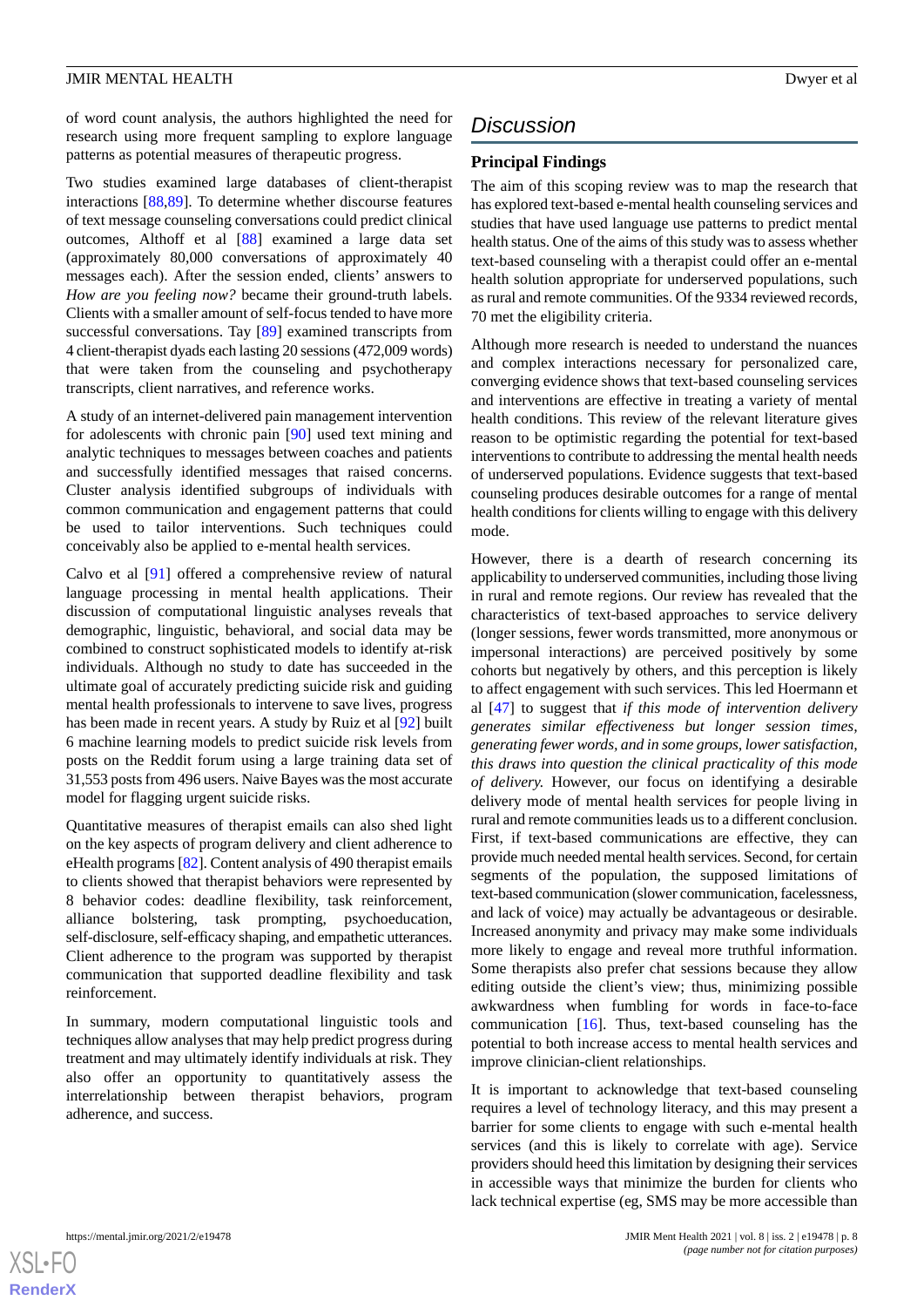internet chat). Relatedly, high-cost services will not reach (and therefore not help) some of the population groups that are both high need and high risk. Many such groups have lower socioeconomic status and incomes and are unlikely to be able to afford or engage in high-cost or subscription-based approaches to treatment.

Finally, the transcripts of text-based therapy-related communications not only permit reflection on the part of the client but also allow researchers to conduct linguistic analyses to predict future mental status. The potential applications of an accurate, scalable approach to mental health are far-reaching, with implications for early screening and targeted interventions.

# **Future Directions in Analyses of Text Data**

Computational linguistic techniques will continue to evolve as more sophisticated tools are developed to overcome the current limitations. For example, LIWC is unable to detect or compute context and cannot account for changes in meaning resulting from irony, sarcasm, or idioms [[93\]](#page-13-2), nor does it take into account negations [[87\]](#page-12-17) or qualifiers before words. Predefined LIWC dictionaries may not be sufficiently broad to account for the categories of interest [\[93](#page-13-2)]. Although LIWC does not permit the creation of new categories, new dictionaries can be added. Thus, some limitations can be overcome by using dictionaries composed of nonambiguous adjectives and expanded by a distributional strategy [[94\]](#page-13-3), whereas others may be addressed by supplementing LIWC with computational linguistic techniques such as unsupervised natural language processing models. To date, researchers must work around these limitations to conduct computational linguistic analyses of text data.

As chat transcripts automatically document the therapeutic process, the text may be used to predict future mental health status and identify at-risk individuals. The accuracy of such predictive models depends on the integrity of the training data. A biased data set affects the accuracy of the predictions or classifications the model makes. Another concern is how false negatives are dealt with, particularly in cases where an individual's safety is at risk. This is an important consideration to bear in mind when such techniques are used to augment the diagnosis or treatment. It is also worth noting that the ethical and privacy risks associated with text-based counseling can be

mitigated by using encryption and deidentifying transcripts (eg, names of people and places).

In addition, there is evidence that linguistic patterns in children differ from those in adults [[95\]](#page-13-0). Therefore, it should not be assumed that predictive relationships between linguistic patterns and mental health status will apply equally across the lifespan. More research is needed to understand how developmental differences influence these predictive relationships.

# **Limitations of the Study**

This scoping review covers a growing area of research, and thus fundamental questions need to be answered to advance the field. Are findings in one population or region transferable to another (eg, from adolescents in urban areas to adults in rural areas)? What obstacles might potentially limit such generalizability? In addition, the scope here is limited to the literature documenting text-based e-mental health services and is not an evaluation of the technologies used by those services. Given the increased development of mobile apps for many services, a review of e-mental health apps following the MARS protocol [[96\]](#page-13-4) would complement this work.

#### **Conclusions**

The review reveals a clear need for intensified research into how evidence-based e-mental health practices can reach and serve clients. This is especially important for communities where mental health services are limited, and individuals must overcome multiple barriers to help seeking (as is the case in rural and remote areas). This need is likely to increase as governments and organizations respond to the COVID-19 pandemic by exploring flexible working arrangements that include remote working and exacerbate social isolation due to social distancing policies.

Further investigation is required to determine whether transcripts of text-based communication between clients and therapists can be used to accurately predict mental health outcomes. Our review of the computational linguistic literature on text-based predictors of mental health suggests that large-scale automatic screening of mental illness and identification of at-risk individuals may soon be possible.

# **Acknowledgments**

<span id="page-8-0"></span>All authors contributed to the authorship of this review. The authors acknowledge funding from the NSW Government Centre for Work Health and Safety tender SWNSW/654567/2019.

# **Conflicts of Interest**

<span id="page-8-1"></span>None declared.

# **Multimedia Appendix 1**

PRISMA-ScR (Preferred Reporting Items for Systematic reviews and Meta-analyses extension for Scoping Reviews) checklist. [[DOCX File , 84 KB](https://jmir.org/api/download?alt_name=mental_v8i2e19478_app1.docx&filename=ce6b01d9b64e304215b61bb76d8c2288.docx)-[Multimedia Appendix 1\]](https://jmir.org/api/download?alt_name=mental_v8i2e19478_app1.docx&filename=ce6b01d9b64e304215b61bb76d8c2288.docx)

# **Multimedia Appendix 2**

Study information. [[DOCX File , 41 KB](https://jmir.org/api/download?alt_name=mental_v8i2e19478_app2.docx&filename=67b04b0f9949ff28544117f5b7bf313e.docx)-[Multimedia Appendix 2\]](https://jmir.org/api/download?alt_name=mental_v8i2e19478_app2.docx&filename=67b04b0f9949ff28544117f5b7bf313e.docx)

https://mental.jmir.org/2021/2/e19478 JMIR Ment Health 2021 | vol. 8 | iss. 2 | e19478 | p. 9

 $XS$  $\cdot$ FC **[RenderX](http://www.renderx.com/)**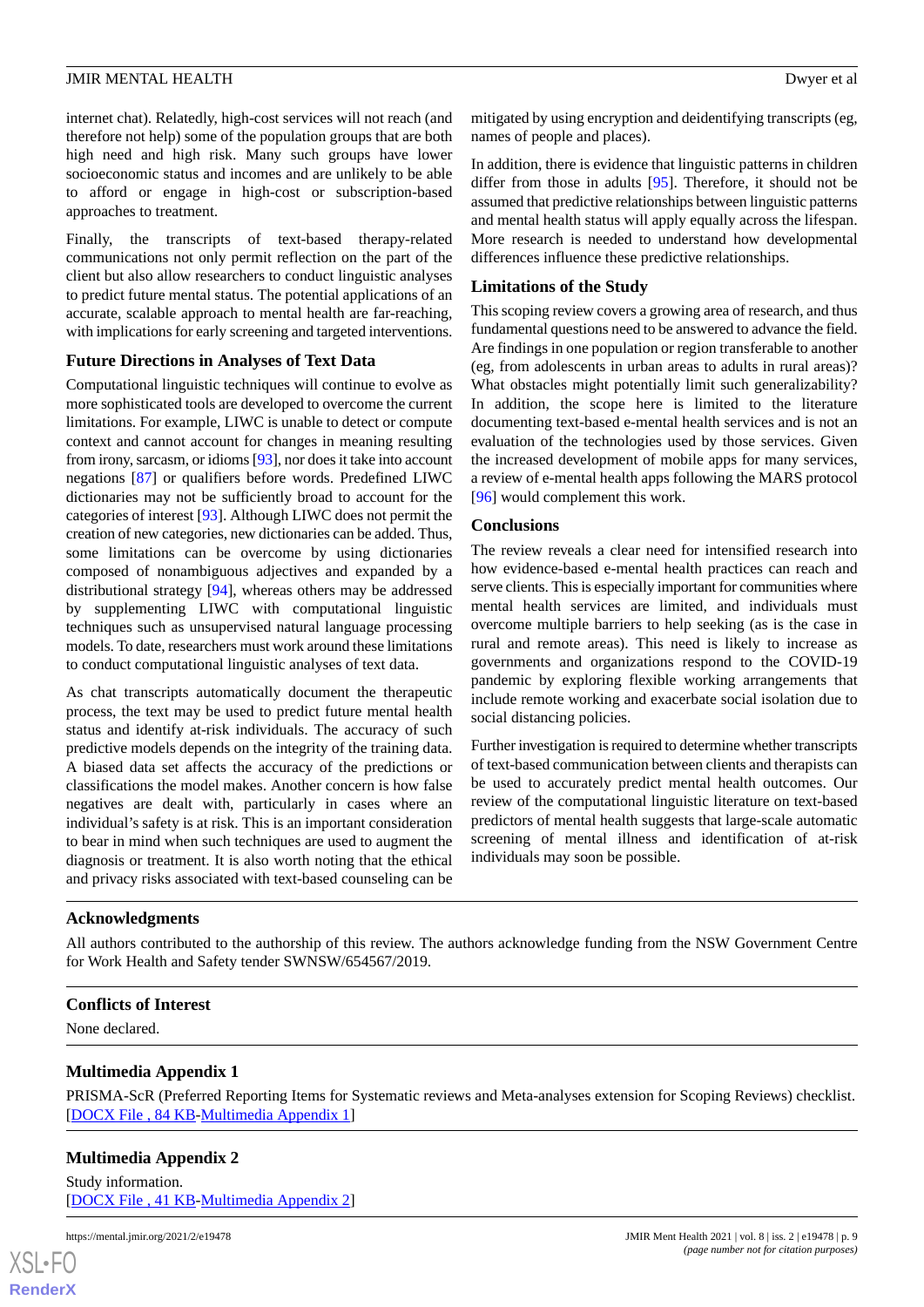# **References**

- <span id="page-9-1"></span><span id="page-9-0"></span>1. Headspace. 2020. URL:<https://headspace.org.au/> [accessed 2020-08-03] [[WebCite Cache ID https://headspace.org.au/](http://www.webcitation.org/

                                            https://headspace.org.au/)]
- 2. Beyond Blue. 2020. URL:<https://www.beyondblue.org.au/> [accessed 2020-08-03] [[WebCite Cache ID](http://www.webcitation.org/

                             https://www.beyondblue.org.au/) [https://www.beyondblue.org.au/\]](http://www.webcitation.org/

                                            https://www.beyondblue.org.au/)
- <span id="page-9-3"></span><span id="page-9-2"></span>3. 7 Cups. URL: <https://7cups.com/> [accessed 2021-02-06] [[WebCite Cache ID https://7cups.com/](http://www.webcitation.org/

                                            https://7cups.com/)]
- <span id="page-9-4"></span>4. Kidshelpline. 2020. URL:<https://kidshelpline.com.au/> [accessed 2021-02-06] [[WebCite Cache ID https://kidshelpline.com.au/\]](http://www.webcitation.org/

                                            https://kidshelpline.com.au/)
- <span id="page-9-5"></span>5. Regional population growth, Australia, 2007-2017. Australian Bureau of Statistics. 2018. URL: [http://stat.abs.gov.au/itt/](http://stat.abs.gov.au/itt/r.jsp?databyregion#/) [r.jsp?databyregion#/](http://stat.abs.gov.au/itt/r.jsp?databyregion#/) [accessed 2020-08-03] [[WebCite Cache ID http://stat.abs.gov.au/itt/r.jsp?databyregion#/](http://www.webcitation.org/

                                            http://stat.abs.gov.au/itt/r.jsp?databyregion#/)]
- <span id="page-9-6"></span>6. Mental health in rural and remote Australia. National Rural Health Alliance. 2017. URL: [https://www.ruralhealth.org.au/](https://www.ruralhealth.org.au/sites/default/files/publications/nrha-mental-health-factsheet-dec-2017.pdf) [sites/default/files/publications/nrha-mental-health-factsheet-dec-2017.pdf](https://www.ruralhealth.org.au/sites/default/files/publications/nrha-mental-health-factsheet-dec-2017.pdf) [accessed 2020-08-03] [\[WebCite Cache ID](http://www.webcitation.org/

                                            https://www.ruralhealth.org.au/sites/default/files/publications/nrha-mental-health-factsheet-dec-2017.pdf) [https://www.ruralhealth.org.au/sites/default/files/publications/nrha-mental-health-factsheet-dec-2017.pdf](http://www.webcitation.org/

                                            https://www.ruralhealth.org.au/sites/default/files/publications/nrha-mental-health-factsheet-dec-2017.pdf)]
- <span id="page-9-7"></span>7. Hazell T, Dalton H, Caton T, Perkins D. Rural suicide and its prevention: A CRRMH position paper. Centre for Rural and Remote Mental Health, University of Newcastle, Australia. 2017. URL: [https://www.crrmh.com.au/content/uploads/](https://www.crrmh.com.au/content/uploads/RuralSuicidePreventionPaper_2017_WEB_FINAL.pdf) [RuralSuicidePreventionPaper\\_2017\\_WEB\\_FINAL.pdf](https://www.crrmh.com.au/content/uploads/RuralSuicidePreventionPaper_2017_WEB_FINAL.pdf) [accessed 2020-08-03] [[WebCite Cache ID](http://www.webcitation.org/

                                            https://www.crrmh.com.au/content/uploads/RuralSuicidePreventionPaper_2017_WEB_FINAL.pdf) [https://www.crrmh.com.au/content/uploads/RuralSuicidePreventionPaper\\_2017\\_WEB\\_FINAL.pdf](http://www.webcitation.org/

                                            https://www.crrmh.com.au/content/uploads/RuralSuicidePreventionPaper_2017_WEB_FINAL.pdf)]
- 8. Andersen K, Hawgood J, Klieve H, Kõlves K, De Leo D. Suicide in selected occupations in Queensland: evidence from the State suicide register. Aust N Z J Psychiatry 2010 Mar;44(3):243-249. [doi: [10.3109/00048670903487142](http://dx.doi.org/10.3109/00048670903487142)] [Medline: [20180726](http://www.ncbi.nlm.nih.gov/entrez/query.fcgi?cmd=Retrieve&db=PubMed&list_uids=20180726&dopt=Abstract)]
- <span id="page-9-8"></span>9. Kennedy AJ, Maple MJ, McKay K, Brumby SA. Suicide and accidental death in Australia's rural farming communities: a review of the literature. Rural Remote Health 2014;14(1):2517 [[FREE Full text](http://www.rrh.org.au/articles/subviewnew.asp?ArticleID=2517)] [Medline: [24909931](http://www.ncbi.nlm.nih.gov/entrez/query.fcgi?cmd=Retrieve&db=PubMed&list_uids=24909931&dopt=Abstract)]
- <span id="page-9-9"></span>10. Milner A, Spittal MJ, Pirkis J, LaMontagne AD. Suicide by occupation: systematic review and meta-analysis. Br J Psychiatry 2013 Dec 2;203(6):409-416. [doi: [10.1192/bjp.bp.113.128405](http://dx.doi.org/10.1192/bjp.bp.113.128405)]
- <span id="page-9-10"></span>11. Mental health services in Australia: Mental health workforce. Australian Institute of Health and Welfare. 2020. URL: [https:/](https://www.aihw.gov.au/reports/mental-health-services/mental-health-services-in-australia/report-contents/mental-health-workforce) [/www.aihw.gov.au/reports/mental-health-services/mental-health-services-in-australia/report-contents/mental-health-workforce](https://www.aihw.gov.au/reports/mental-health-services/mental-health-services-in-australia/report-contents/mental-health-workforce) [accessed 2020-08-03]
- <span id="page-9-12"></span><span id="page-9-11"></span>12. Nutley S. Indicators of transport and accessibility problems in rural Australia. Journal of Transport Geography 2003 Mar;11(1):55-71. [doi: [10.1016/s0966-6923\(02\)00052-2\]](http://dx.doi.org/10.1016/s0966-6923(02)00052-2)
- 13. Perceval M, Ross V, Kõlves K, Reddy P, De Leo D. Social factors and Australian farmer suicide: a qualitative study. BMC Public Health 2018 Dec 12;18(1). [doi: [10.1186/s12889-018-6287-7\]](http://dx.doi.org/10.1186/s12889-018-6287-7)
- <span id="page-9-13"></span>14. Judd F, Jackson H, Komiti A, Murray G, Fraser C, Grieve A, et al. Help-seeking by rural residents for mental health problems: the importance of agrarian values. Aust N Z J Psychiatry 2006 Sep;40(9):769-776. [doi: [10.1080/j.1440-1614.2006.01882.x\]](http://dx.doi.org/10.1080/j.1440-1614.2006.01882.x) [Medline: [16911752\]](http://www.ncbi.nlm.nih.gov/entrez/query.fcgi?cmd=Retrieve&db=PubMed&list_uids=16911752&dopt=Abstract)
- <span id="page-9-15"></span><span id="page-9-14"></span>15. Benavides-Vaello S, Strode A, Sheeran BC. Using technology in the delivery of mental health and substance abuse treatment in rural communities: a review. J Behav Health Serv Res 2013 Jan;40(1):111-120. [doi: [10.1007/s11414-012-9299-6\]](http://dx.doi.org/10.1007/s11414-012-9299-6) [Medline: [23093443](http://www.ncbi.nlm.nih.gov/entrez/query.fcgi?cmd=Retrieve&db=PubMed&list_uids=23093443&dopt=Abstract)]
- <span id="page-9-16"></span>16. Cohen GE, Kerr BA. Computer-Mediated Counseling. Computers in Human Services 1999 Apr 22;15(4):13-26. [doi: [10.1300/J407v15n04\\_02\]](http://dx.doi.org/10.1300/J407v15n04_02)
- <span id="page-9-17"></span>17. Berrouiguet S, Baca-García E, Brandt S, Walter M, Courtet P. Fundamentals for Future Mobile-Health (mHealth): A Systematic Review of Mobile Phone and Web-Based Text Messaging in Mental Health. J Med Internet Res 2016 Jun 10;18(6):e135 [\[FREE Full text](http://www.jmir.org/2016/6/e135/)] [doi: [10.2196/jmir.5066](http://dx.doi.org/10.2196/jmir.5066)] [Medline: [27287668](http://www.ncbi.nlm.nih.gov/entrez/query.fcgi?cmd=Retrieve&db=PubMed&list_uids=27287668&dopt=Abstract)]
- <span id="page-9-18"></span>18. Watson T, Simpson S, Hughes C. Text messaging interventions for individuals with mental health disorders including substance use: A systematic review. Psychiatry Res 2016 Dec 30;243:255-262. [doi: [10.1016/j.psychres.2016.06.050\]](http://dx.doi.org/10.1016/j.psychres.2016.06.050) [Medline: [27423123](http://www.ncbi.nlm.nih.gov/entrez/query.fcgi?cmd=Retrieve&db=PubMed&list_uids=27423123&dopt=Abstract)]
- <span id="page-9-19"></span>19. Hamine S, Gerth-Guyette E, Faulx D, Green BB, Ginsburg AS. Impact of mHealth chronic disease management on treatment adherence and patient outcomes: a systematic review. J Med Internet Res 2015;17(2):e52 [\[FREE Full text\]](http://www.jmir.org/2015/2/e52/) [doi: [10.2196/jmir.3951](http://dx.doi.org/10.2196/jmir.3951)] [Medline: [25803266](http://www.ncbi.nlm.nih.gov/entrez/query.fcgi?cmd=Retrieve&db=PubMed&list_uids=25803266&dopt=Abstract)]
- <span id="page-9-20"></span>20. Robinson S, Perkins S, Bauer S, Hammond N, Treasure J, Schmidt U. Aftercare intervention through text messaging in the treatment of bulimia nervosa—feasibility pilot. Int J Eat Disord 2006;38(8). [doi: [10.1002/eat.20272\]](http://dx.doi.org/10.1002/eat.20272) [Medline: [26543910](http://www.ncbi.nlm.nih.gov/entrez/query.fcgi?cmd=Retrieve&db=PubMed&list_uids=26543910&dopt=Abstract)]
- <span id="page-9-21"></span>21. Broom MA, Ladley AS, Rhyne EA, Halloran DR. Feasibility and Perception of Using Text Messages as an Adjunct Therapy for Low-Income, Minority Mothers With Postpartum Depression. JMIR Ment Health 2015;2(1):e4 [[FREE Full text](http://mental.jmir.org/2015/1/e4/)] [doi: [10.2196/mental.4074\]](http://dx.doi.org/10.2196/mental.4074) [Medline: [26543910](http://www.ncbi.nlm.nih.gov/entrez/query.fcgi?cmd=Retrieve&db=PubMed&list_uids=26543910&dopt=Abstract)]
- 22. Pisco Almeida AM, Almeida HS, Figueiredo-Braga M. Mobile solutions in depression: enhancing communication with patients using an SMS-based intervention. Procedia Computer Science 2018;138:89-96. [doi: [10.1016/j.procs.2018.10.013](http://dx.doi.org/10.1016/j.procs.2018.10.013)]
- 23. Bendtsen M, Müssener U, Linderoth C, Thomas K. A Mobile Health Intervention for Mental Health Promotion Among University Students: Randomized Controlled Trial. JMIR Mhealth Uhealth 2020 Mar 20;8(3):e17208. [doi: [10.2196/17208\]](http://dx.doi.org/10.2196/17208)
- 24. Hadjistavropoulos HD, Peynenburg V, Mehta S, Adlam K, Nugent M, Gullickson KM, et al. An Internet-Delivered Cognitive Behavioral Therapy for Depression and Anxiety Among Clients Referred and Funded by Insurance Companies Compared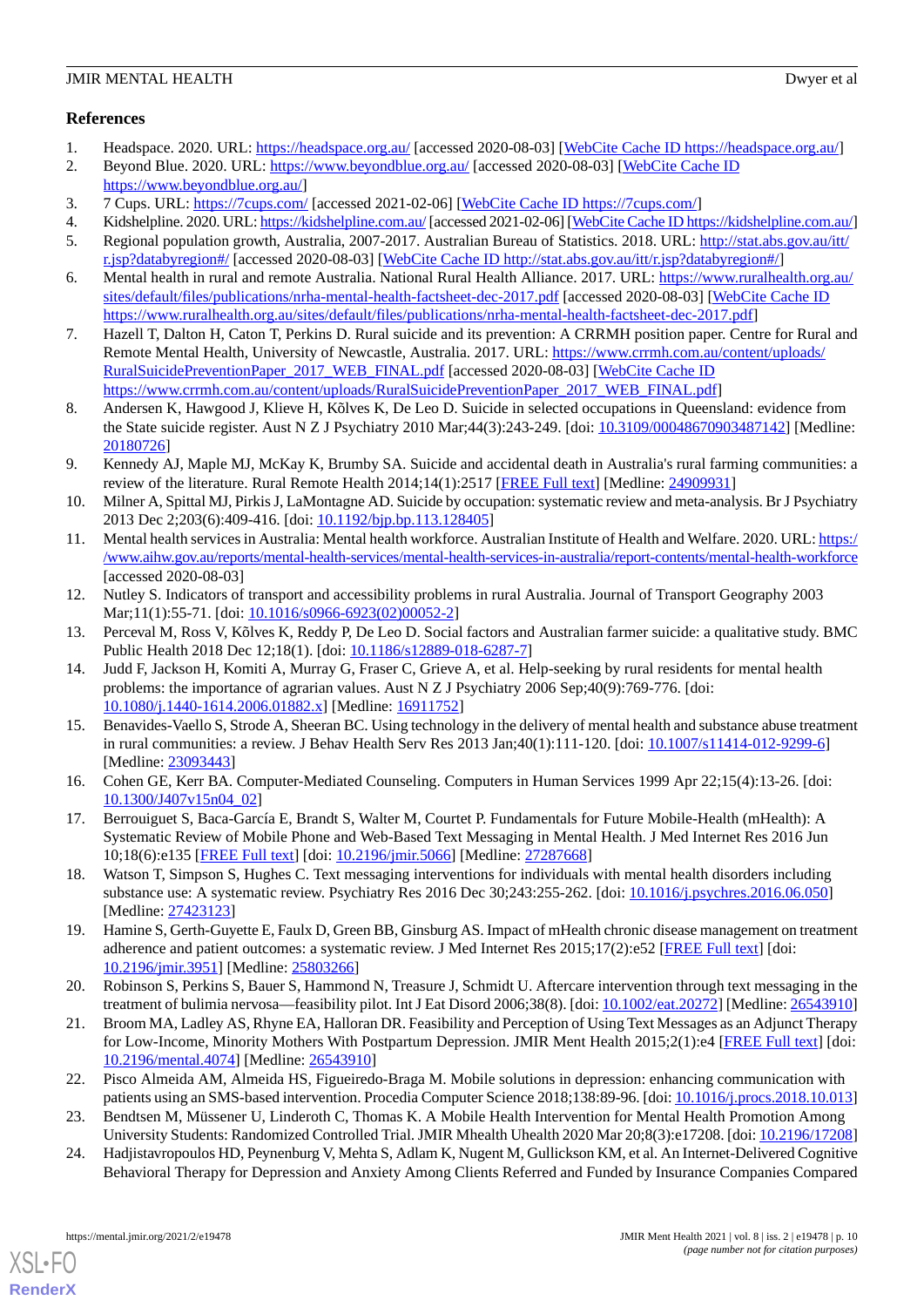With Those Who Are Publicly Funded: Longitudinal Observational Study. JMIR Ment Health 2020 Feb 04;7(2):e16005 [[FREE Full text](https://mental.jmir.org/2020/2/e16005/)] [doi: [10.2196/16005\]](http://dx.doi.org/10.2196/16005) [Medline: [32014840\]](http://www.ncbi.nlm.nih.gov/entrez/query.fcgi?cmd=Retrieve&db=PubMed&list_uids=32014840&dopt=Abstract)

- <span id="page-10-0"></span>25. Salamanca-Sanabria A, Richards D, Timulak L, Connell S, Mojica Perilla M, Parra-Villa Y, et al. A Culturally Adapted Cognitive Behavioral Internet-Delivered Intervention for Depressive Symptoms: Randomized Controlled Trial. JMIR Ment Health 2020 Jan 31;7(1):e13392 [[FREE Full text\]](https://mental.jmir.org/2020/1/e13392/) [doi: [10.2196/13392](http://dx.doi.org/10.2196/13392)] [Medline: [32003749](http://www.ncbi.nlm.nih.gov/entrez/query.fcgi?cmd=Retrieve&db=PubMed&list_uids=32003749&dopt=Abstract)]
- <span id="page-10-1"></span>26. Dowling M, Rickwood D. A naturalistic study of the effects of synchronous online chat counselling on young people's psychological distress, life satisfaction and hope. Couns. Psychother. Res 2015 Jul 14;15(4):274-283. [doi: [10.1002/capr.12037\]](http://dx.doi.org/10.1002/capr.12037)
- <span id="page-10-3"></span><span id="page-10-2"></span>27. Fukkink RG, Hermanns JMA. Children's experiences with chat support and telephone support. J Child Psychol Psychiatry 2009 Jun;50(6):759-766. [doi: [10.1111/j.1469-7610.2008.02024.x](http://dx.doi.org/10.1111/j.1469-7610.2008.02024.x)] [Medline: [19207634](http://www.ncbi.nlm.nih.gov/entrez/query.fcgi?cmd=Retrieve&db=PubMed&list_uids=19207634&dopt=Abstract)]
- <span id="page-10-4"></span>28. Fukkink RG, Hermanns JM. Counseling children at a helpline: chatting or calling? J Community Psychol 2009 Nov;37(8):939-948. [doi: [10.1002/jcop.20340](http://dx.doi.org/10.1002/jcop.20340)]
- <span id="page-10-5"></span>29. King R, Bambling M, Reid W, Thomas I. Telephone and online counselling for young people: A naturalistic comparison of session outcome, session impact and therapeutic alliance. Counselling and Psychotherapy Research 2006 Sep;6(3):175-181. [doi: [10.1080/14733140600874084](http://dx.doi.org/10.1080/14733140600874084)]
- <span id="page-10-6"></span>30. Hull TD, Mahan K. A Study of Asynchronous Mobile-Enabled SMS Text Psychotherapy. Telemedicine and e-Health 2017 Mar; 23(3): 240-247. [doi: 10.1089/tmj. 2016.0114]
- <span id="page-10-7"></span>31. DellaCrosse M, Mahan K, Hull TD. The effect of messaging therapy for depression and anxiety on employee productivity. J Technol Behav Sci 2019 Mar;4(8):1-5. [doi: [10.1007/s41347-018-0064-4\]](http://dx.doi.org/10.1007/s41347-018-0064-4)
- <span id="page-10-8"></span>32. Nitzburg GC, Farber BA. Patterns of utilization and a case illustration of an interactive text-based psychotherapy delivery system. J. Clin. Psychol 2019 Jan 10;75(2):247-259. [doi: [10.1002/jclp.22718\]](http://dx.doi.org/10.1002/jclp.22718)
- <span id="page-10-9"></span>33. Marcelle ET, Nolting L, Hinshaw SP, Aguilera A. Effectiveness of a Multimodal Digital Psychotherapy Platform for Adult Depression: A Naturalistic Feasibility Study. JMIR Mhealth Uhealth 2019 Jan 23;7(1):e10948 [\[FREE Full text\]](http://mhealth.jmir.org/2019/1/e10948/) [doi: [10.2196/10948\]](http://dx.doi.org/10.2196/10948) [Medline: [30674448\]](http://www.ncbi.nlm.nih.gov/entrez/query.fcgi?cmd=Retrieve&db=PubMed&list_uids=30674448&dopt=Abstract)
- <span id="page-10-10"></span>34. Kessler D, Lewis G, Kaur S, Wiles N, King M, Weich S, et al. Therapist-delivered Internet psychotherapy for depression in primary care: a randomised controlled trial. Lancet 2009 Aug 22;374(9690):628-634. [doi: [10.1016/S0140-6736\(09\)61257-5\]](http://dx.doi.org/10.1016/S0140-6736(09)61257-5) [Medline: [19700005](http://www.ncbi.nlm.nih.gov/entrez/query.fcgi?cmd=Retrieve&db=PubMed&list_uids=19700005&dopt=Abstract)]
- <span id="page-10-11"></span>35. Kramer J, Conijn B, Oijevaar P, Riper H. Effectiveness of a web-based solution-focused brief chat treatment for depressed adolescents and young adults: randomized controlled trial. J Med Internet Res 2014;16(5):e141 [\[FREE Full text\]](http://www.jmir.org/2014/5/e141/) [doi: [10.2196/jmir.3261](http://dx.doi.org/10.2196/jmir.3261)] [Medline: [24874006](http://www.ncbi.nlm.nih.gov/entrez/query.fcgi?cmd=Retrieve&db=PubMed&list_uids=24874006&dopt=Abstract)]
- <span id="page-10-12"></span>36. Topooco N, Berg M, Johansson S, Liljethörn L, Radvogin E, Vlaescu G, et al. Chat- and internet-based cognitive-behavioural therapy in treatment of adolescent depression: randomised controlled trial. BJPsych Open 2018 Jul;4(4):199-207 [\[FREE](https://www.cambridge.org/core/product/identifier/S2056472418000182/type/journal_article) [Full text\]](https://www.cambridge.org/core/product/identifier/S2056472418000182/type/journal_article) [doi: [10.1192/bjo.2018.18](http://dx.doi.org/10.1192/bjo.2018.18)] [Medline: [29988969](http://www.ncbi.nlm.nih.gov/entrez/query.fcgi?cmd=Retrieve&db=PubMed&list_uids=29988969&dopt=Abstract)]
- <span id="page-10-14"></span><span id="page-10-13"></span>37. Goldin PR, Lindholm R, Ranta K, Hilgert O, Helteenvuori T, Raevuori A. Feasibility of a Therapist-Supported, Mobile Phone-Delivered Online Intervention for Depression: Longitudinal Observational Study. JMIR Form Res 2019 Jan 22;3(1):e11509 [\[FREE Full text](https://formative.jmir.org/2019/1/e11509/)] [doi: [10.2196/11509\]](http://dx.doi.org/10.2196/11509) [Medline: [30682726\]](http://www.ncbi.nlm.nih.gov/entrez/query.fcgi?cmd=Retrieve&db=PubMed&list_uids=30682726&dopt=Abstract)
- <span id="page-10-15"></span>38. Williams K, Fildes D, Kobel C, Grootemaat P, Bradford S, Gordon R. Evaluation of Outcomes for Help Seekers Accessing a Pilot SMS-Based Crisis Intervention Service in Australia. Crisis 2020 Apr 28:1-8. [doi: [10.1027/0227-5910/a000681](http://dx.doi.org/10.1027/0227-5910/a000681)] [Medline: [32343171](http://www.ncbi.nlm.nih.gov/entrez/query.fcgi?cmd=Retrieve&db=PubMed&list_uids=32343171&dopt=Abstract)]
- <span id="page-10-16"></span>39. Blankers M, Koeter MWJ, Schippers GM. Internet therapy versus internet self-help versus no treatment for problematic alcohol use: A randomized controlled trial. J Consult Clin Psychol 2011 Jun;79(3):330-341 [\[FREE Full text\]](http://psycnet.apa.org/journals/ccp/79/3/330/) [doi: [10.1037/a0023498](http://dx.doi.org/10.1037/a0023498)] [Medline: [21534652](http://www.ncbi.nlm.nih.gov/entrez/query.fcgi?cmd=Retrieve&db=PubMed&list_uids=21534652&dopt=Abstract)]
- <span id="page-10-17"></span>40. Schaub MP, Wenger A, Berg O, Beck T, Stark L, Buehler E, et al. A Web-Based Self-Help Intervention With and Without Chat Counseling to Reduce Cannabis Use in Problematic Cannabis Users: Three-Arm Randomized Controlled Trial. J Med Internet Res 2015;17(10):e232 [\[FREE Full text\]](http://www.jmir.org/2015/10/e232/) [doi: [10.2196/jmir.4860\]](http://dx.doi.org/10.2196/jmir.4860) [Medline: [26462848](http://www.ncbi.nlm.nih.gov/entrez/query.fcgi?cmd=Retrieve&db=PubMed&list_uids=26462848&dopt=Abstract)]
- <span id="page-10-18"></span>41. Lelutiu-Weinberger C, Pachankis JE, Gamarel KE, Surace A, Golub SA, Parsons JT. Feasibility, Acceptability, and Preliminary Efficacy of a Live-Chat Social Media Intervention to Reduce HIV Risk Among Young Men Who Have Sex With Men. AIDS Behav 2015 Jul;19(7):1214-1227 [\[FREE Full text](http://europepmc.org/abstract/MED/25256808)] [doi: [10.1007/s10461-014-0911-z](http://dx.doi.org/10.1007/s10461-014-0911-z)] [Medline: [25256808](http://www.ncbi.nlm.nih.gov/entrez/query.fcgi?cmd=Retrieve&db=PubMed&list_uids=25256808&dopt=Abstract)]
- <span id="page-10-19"></span>42. Wentz E, Nydén A, Krevers B. Development of an internet-based support and coaching model for adolescents and young adults with ADHD and autism spectrum disorders: a pilot study. Eur Child Adolesc Psychiatry 2012 Nov;21(11):611-622. [doi: [10.1007/s00787-012-0297-2](http://dx.doi.org/10.1007/s00787-012-0297-2)] [Medline: [22736195\]](http://www.ncbi.nlm.nih.gov/entrez/query.fcgi?cmd=Retrieve&db=PubMed&list_uids=22736195&dopt=Abstract)
- 43. McCall T, Schwartz TA, Khairat S. The Acceptability of Text Messaging to Help African American Women Manage Anxiety and Depression: Cross-Sectional Survey Study. JMIR Ment Health 2020 Feb 03;7(2):e15801 [\[FREE Full text](https://mental.jmir.org/2020/2/e15801/)] [doi: [10.2196/15801](http://dx.doi.org/10.2196/15801)] [Medline: [31909720\]](http://www.ncbi.nlm.nih.gov/entrez/query.fcgi?cmd=Retrieve&db=PubMed&list_uids=31909720&dopt=Abstract)
- 44. Kordy H, Wolf M, Aulich K, Bürgy M, Hegerl U, Hüsing J, et al. Internet-Delivered Disease Management for Recurrent Depression: A Multicenter Randomized Controlled Trial. Psychother Psychosom 2016 Jan;85(2):91-98. [doi: [10.1159/000441951\]](http://dx.doi.org/10.1159/000441951) [Medline: [26808817\]](http://www.ncbi.nlm.nih.gov/entrez/query.fcgi?cmd=Retrieve&db=PubMed&list_uids=26808817&dopt=Abstract)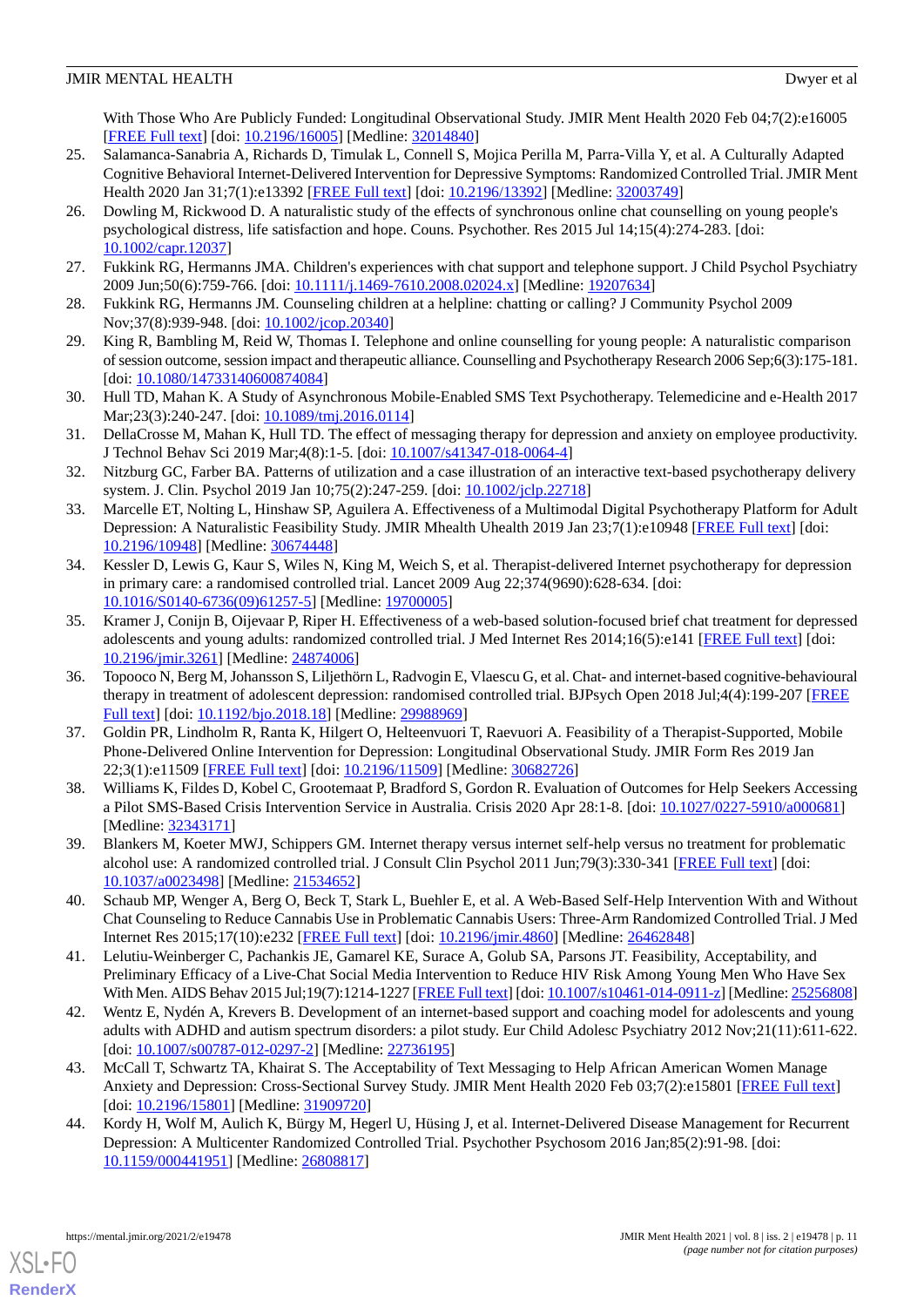- <span id="page-11-0"></span>45. Crutzen R, Bosma H, Havas J, Feron F. What can we learn from a failed trial: insight into non-participation in a chat-based intervention trial for adolescents with psychosocial problems. BMC Res Notes 2014 Nov 20;7(1):824 [\[FREE Full text\]](https://bmcresnotes.biomedcentral.com/articles/10.1186/1756-0500-7-824) [doi: [10.1186/1756-0500-7-824](http://dx.doi.org/10.1186/1756-0500-7-824)] [Medline: [25409911\]](http://www.ncbi.nlm.nih.gov/entrez/query.fcgi?cmd=Retrieve&db=PubMed&list_uids=25409911&dopt=Abstract)
- <span id="page-11-1"></span>46. Dowling M, Rickwood D. Online Counseling and Therapy for Mental Health Problems: A Systematic Review of Individual Synchronous Interventions Using Chat. Journal of Technology in Human Services 2013 Jan;31(1):1-21. [doi: [10.1080/15228835.2012.728508\]](http://dx.doi.org/10.1080/15228835.2012.728508)
- <span id="page-11-2"></span>47. Hoermann S, McCabe KL, Milne DN, Calvo RA. Application of Synchronous Text-Based Dialogue Systems in Mental Health Interventions: Systematic Review. J Med Internet Res 2017 Jul 21;19(8):e267 [[FREE Full text](http://www.jmir.org/2017/8/e267/)] [doi: [10.2196/jmir.7023](http://dx.doi.org/10.2196/jmir.7023)] [Medline: [28784594](http://www.ncbi.nlm.nih.gov/entrez/query.fcgi?cmd=Retrieve&db=PubMed&list_uids=28784594&dopt=Abstract)]
- <span id="page-11-3"></span>48. Andersson G. Internet-Delivered Psychological Treatments. Annu Rev Clin Psychol 2016;12:157-179. [doi: [10.1146/annurev-clinpsy-021815-093006\]](http://dx.doi.org/10.1146/annurev-clinpsy-021815-093006) [Medline: [26652054](http://www.ncbi.nlm.nih.gov/entrez/query.fcgi?cmd=Retrieve&db=PubMed&list_uids=26652054&dopt=Abstract)]
- <span id="page-11-4"></span>49. Andersson G, Carlbring P, Titov N, Lindefors N. Internet Interventions for Adults with Anxiety and Mood Disorders: A Narrative Umbrella Review of Recent Meta-Analyses. Can J Psychiatry 2019 Jul;64(7):465-470 [\[FREE Full text](http://europepmc.org/abstract/MED/31096757)] [doi: [10.1177/0706743719839381\]](http://dx.doi.org/10.1177/0706743719839381) [Medline: [31096757\]](http://www.ncbi.nlm.nih.gov/entrez/query.fcgi?cmd=Retrieve&db=PubMed&list_uids=31096757&dopt=Abstract)
- <span id="page-11-5"></span>50. Andersson G, Rozental A, Shafran R, Carlbring P. Long-term effects of internet-supported cognitive behaviour therapy. Expert Rev Neurother 2018 Jan;18(1):21-28. [doi: [10.1080/14737175.2018.1400381](http://dx.doi.org/10.1080/14737175.2018.1400381)] [Medline: [29094622\]](http://www.ncbi.nlm.nih.gov/entrez/query.fcgi?cmd=Retrieve&db=PubMed&list_uids=29094622&dopt=Abstract)
- <span id="page-11-6"></span>51. Derks D, Fischer AH, Bos AE. The role of emotion in computer-mediated communication: A review. Computers in Human Behavior 2008 May;24(3):766-785. [doi: [10.1016/j.chb.2007.04.004](http://dx.doi.org/10.1016/j.chb.2007.04.004)]
- <span id="page-11-7"></span>52. Bargh JA, McKenna KYA, Fitzsimons GM. Can you see the real me? Activation and expression of the 'True self' on the internet. J Social Isssues 2002 Jan;58(1):33-48. [doi: [10.1111/1540-4560.00247\]](http://dx.doi.org/10.1111/1540-4560.00247)
- <span id="page-11-8"></span>53. Stubbings DR, Rees CS, Roberts LD. New Avenues to Facilitate Engagement in Psychotherapy: The Use of Videoconferencing and Text-Chat in a Severe Case of Obsessive-compulsive Disorder. Australian Psychologist 2015 Jul 20;50(4):265-270. [doi: [10.1111/ap.12111\]](http://dx.doi.org/10.1111/ap.12111)
- <span id="page-11-9"></span>54. Beattie A, Shaw A, Kaur S, Kessler D. Primary-care patients' expectations and experiences of online cognitive behavioural therapy for depression: a qualitative study. Health Expect 2009 Mar;12(1):45-59. [doi:  $10.1111/j.1369-7625.2008.00531.x$ ] [Medline: [19250152](http://www.ncbi.nlm.nih.gov/entrez/query.fcgi?cmd=Retrieve&db=PubMed&list_uids=19250152&dopt=Abstract)]
- <span id="page-11-11"></span><span id="page-11-10"></span>55. Rodda S, Lubman DI. Characteristics of gamblers using a national online counselling service for problem gambling. J Gambl Stud 2014 Jun;30(2):277-289. [doi: [10.1007/s10899-012-9352-7\]](http://dx.doi.org/10.1007/s10899-012-9352-7) [Medline: [23297169](http://www.ncbi.nlm.nih.gov/entrez/query.fcgi?cmd=Retrieve&db=PubMed&list_uids=23297169&dopt=Abstract)]
- 56. Tausczik YR, Pennebaker JW. The Psychological Meaning of Words: LIWC and Computerized Text Analysis Methods. Journal of Language and Social Psychology 2009 Dec 08;29(1):24-54. [doi: [10.1177/0261927X09351676](http://dx.doi.org/10.1177/0261927X09351676)]
- <span id="page-11-13"></span><span id="page-11-12"></span>57. Fast LA, Funder DC. Gender differences in the correlates of self-referent word use: authority, entitlement, and depressive symptoms. J Pers 2010 Feb;78(1):313-338. [doi: [10.1111/j.1467-6494.2009.00617.x\]](http://dx.doi.org/10.1111/j.1467-6494.2009.00617.x) [Medline: [20433621](http://www.ncbi.nlm.nih.gov/entrez/query.fcgi?cmd=Retrieve&db=PubMed&list_uids=20433621&dopt=Abstract)]
- <span id="page-11-14"></span>58. Pyszczynski T, Greenberg J. Toward an Integration of Cognitive and Motivational Perspectives on Social Inference: a Biased Hypothesis-testing Model. Advances in experimental social psychology: Academic Press; 1987:297-340.
- 59. Weintraub W. Verbal Behavior: Adaptation and Psychopathology. New York, USA: Springer Publishing Company; 1981.
- <span id="page-11-15"></span>60. Lyons M, Aksayli ND, Brewer G. Mental distress and language use: Linguistic analysis of discussion forum posts. Computers in Human Behavior 2018 Oct;87:207-211. [doi: [10.1016/j.chb.2018.05.035](http://dx.doi.org/10.1016/j.chb.2018.05.035)]
- <span id="page-11-16"></span>61. Tackman AM, Sbarra DA, Carey AL, Donnellan MB, Horn AB, Holtzman NS, et al. Depression, negative emotionality, and self-referential language: A multi-lab, multi-measure, and multi-language-task research synthesis. J Pers Soc Psychol 2019 May;116(5):817-834. [doi: [10.1037/pspp0000187](http://dx.doi.org/10.1037/pspp0000187)] [Medline: [29504797](http://www.ncbi.nlm.nih.gov/entrez/query.fcgi?cmd=Retrieve&db=PubMed&list_uids=29504797&dopt=Abstract)]
- <span id="page-11-17"></span>62. Stirman SW, Pennebaker JW. Word use in the poetry of suicidal and nonsuicidal poets. Psychosom Med 2001;63(4):517-522. [Medline: [11485104](http://www.ncbi.nlm.nih.gov/entrez/query.fcgi?cmd=Retrieve&db=PubMed&list_uids=11485104&dopt=Abstract)]
- <span id="page-11-18"></span>63. Rude S, Gortner E, Pennebaker J. Language use of depressed and depression-vulnerable college students. Cognition & Emotion 2004 Dec;18(8):1121-1133. [doi: [10.1080/02699930441000030](http://dx.doi.org/10.1080/02699930441000030)]
- <span id="page-11-19"></span>64. Molendijk ML, Bamelis L, van Emmerik AA, Arntz A, Haringsma R, Spinhoven P. Word use of outpatients with a personality disorder and concurrent or previous major depressive disorder. Behaviour Research and Therapy 2010 Jan;48(1):44-51. [doi: [10.1016/j.brat.2009.09.007](http://dx.doi.org/10.1016/j.brat.2009.09.007)]
- <span id="page-11-20"></span>65. Brockmeyer T, Zimmermann J, Kulessa D, Hautzinger M, Bents H, Friederich H, et al. Me, myself, and I: self-referent word use as an indicator of self-focused attention in relation to depression and anxiety. Front. Psychol 2015 Oct 09;6. [doi: [10.3389/fpsyg.2015.01564](http://dx.doi.org/10.3389/fpsyg.2015.01564)]
- <span id="page-11-21"></span>66. Zimmermann J, Brockmeyer T, Hunn M, Schauenburg H, Wolf M. First-person Pronoun Use in Spoken Language as a Predictor of Future Depressive Symptoms: Preliminary Evidence from a Clinical Sample of Depressed Patients. Clin. Psychol. Psychother 2016 Jan 27;24(2):384-391. [doi: [10.1002/cpp.2006\]](http://dx.doi.org/10.1002/cpp.2006)
- 67. Guntuku SC, Yaden DB, Kern ML, Ungar LH, Eichstaedt JC. Detecting depression and mental illness on social media: an integrative review. Current Opinion in Behavioral Sciences 2017 Dec;18:43-49. [doi: [10.1016/j.cobeha.2017.07.005\]](http://dx.doi.org/10.1016/j.cobeha.2017.07.005)
- 68. Park A, Conway M, Chen AT. Examining Thematic Similarity, Difference, and Membership in Three Online Mental Health Communities from Reddit: A Text Mining and Visualization Approach. Comput Human Behav 2018 Jan;78:98-112. [doi: [10.1016/j.chb.2017.09.001\]](http://dx.doi.org/10.1016/j.chb.2017.09.001) [Medline: [29456286](http://www.ncbi.nlm.nih.gov/entrez/query.fcgi?cmd=Retrieve&db=PubMed&list_uids=29456286&dopt=Abstract)]

```
XSL•FO
RenderX
```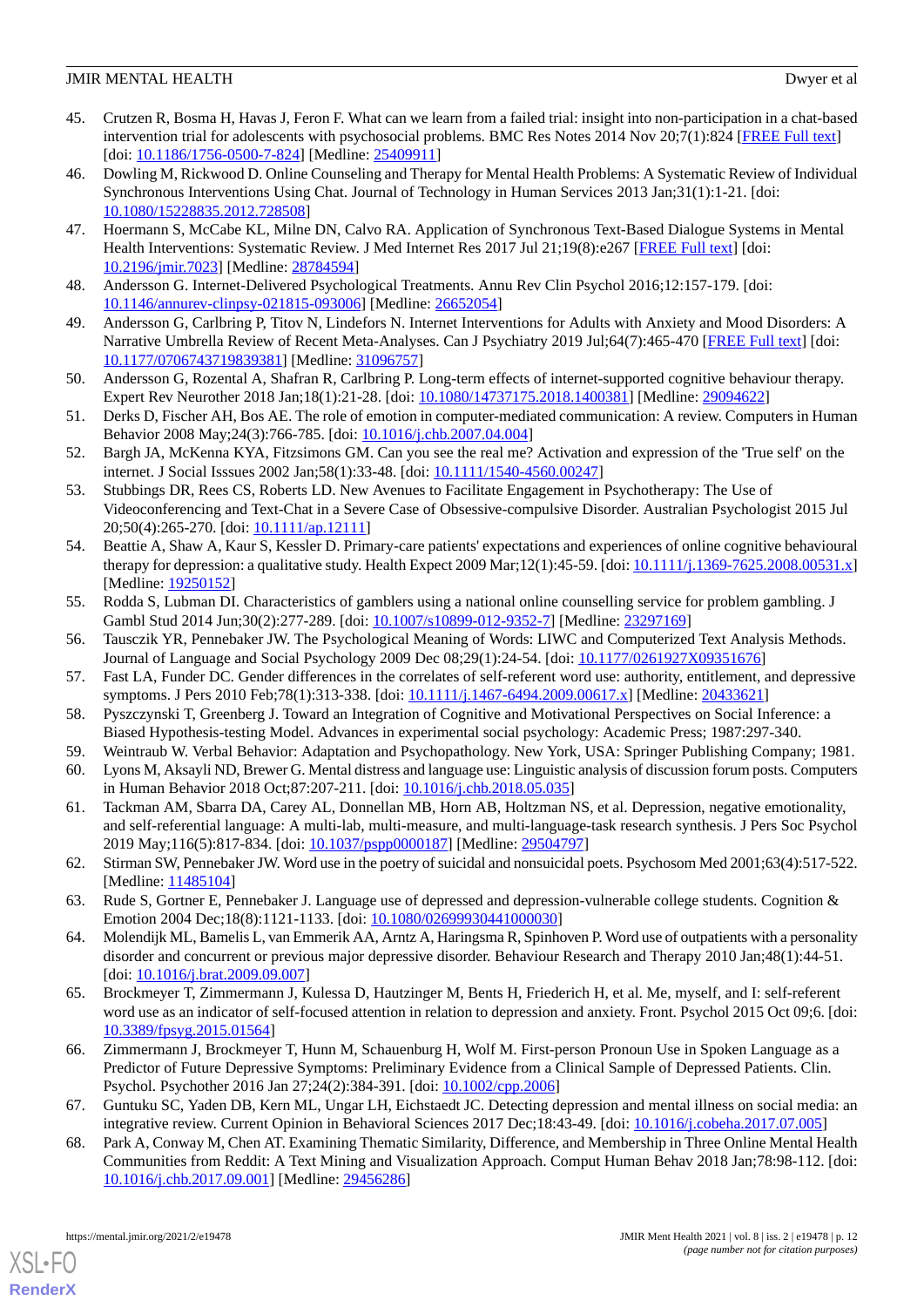- <span id="page-12-0"></span>69. De Choudhury M, Gamon M, Counts S, Horvitz E. Predicting Depression via Social Media. In: Proceedings of the Seventh International AAAI Conference on WeblogsSocial Media. 2013 Presented at: AAAI'13; April 7-9, 2013; Boston, MA, USA p. 128-137.
- <span id="page-12-1"></span>70. Schwartz HA, Eichstaedt J, Kern ML, Park G, Sap M, Stillwell D. Towards Assessing Changes in Degree of Depression Through Facebook. In: Proceedings of the Workshop on Computational Linguistics and Clinical Psychology. 2014 Presented at: CLCP'14; May 2-4, 2014; Baltimore, MD, USA p. 118-125. [doi: [10.3115/v1/w14-3214](http://dx.doi.org/10.3115/v1/w14-3214)]
- <span id="page-12-3"></span><span id="page-12-2"></span>71. Babu S. Predicting Depression From Social Media Updates (Honors Thesis). University of California, Irvine. 2018. URL: [http://asterix.ics.uci.edu/thesis/Sharon\\_Babu\\_Honors\\_thesis\\_2018.pdf](http://asterix.ics.uci.edu/thesis/Sharon_Babu_Honors_thesis_2018.pdf) [accessed 2020-08-03]
- 72. Davcheva E. Text mining mental health forums Learning from user experiences. In: Bednar PM, Frank U, Kautz K. editors. Proceedings of the Twenty-sixth European Conference on Information Systems: Beyond Digitization - Facets of Socio-Technical Change. 2018 Presented at: Twenty-sixth European Conference on Information Systems: Beyond Digitization - Facets of Socio-Technical Change; 2018; Portsmouth, UK p. 91-101.
- <span id="page-12-5"></span><span id="page-12-4"></span>73. Al-Mosaiwi M, Johnstone T. In an Absolute State: Elevated Use of Absolutist Words Is a Marker Specific to Anxiety, Depression, and Suicidal Ideation. Clinical Psychological Science 2018 Jan 05;6(4):529-542. [doi: [10.1177/2167702617747074\]](http://dx.doi.org/10.1177/2167702617747074)
- <span id="page-12-6"></span>74. Fekete S. The Internet - A New Source of Data on Suicide, Depression and Anxiety: A Preliminary Study. Archives of Suicide Research 2002 Nov;6(4):351-361. [doi: [10.1080/13811110214533\]](http://dx.doi.org/10.1080/13811110214533)
- <span id="page-12-7"></span>75. Owen JE, Klapow JC, Roth DL, Shuster JL, Bellis J, Meredith R, et al. Randomized pilot of a self-guided internet coping group for women with early-stage breast cancer. Ann Behav Med 2005 Aug;30(1):54-64. [doi: [10.1207/s15324796abm3001\\_7\]](http://dx.doi.org/10.1207/s15324796abm3001_7) [Medline: [16097906\]](http://www.ncbi.nlm.nih.gov/entrez/query.fcgi?cmd=Retrieve&db=PubMed&list_uids=16097906&dopt=Abstract)
- <span id="page-12-8"></span>76. Seabrook EM, Kern ML, Fulcher BD, Rickard NS. Predicting Depression From Language-Based Emotion Dynamics: Longitudinal Analysis of Facebook and Twitter Status Updates. J Med Internet Res 2018 May 08;20(5):e168 [\[FREE Full](http://www.jmir.org/2018/5/e168/) [text](http://www.jmir.org/2018/5/e168/)] [doi: [10.2196/jmir.9267](http://dx.doi.org/10.2196/jmir.9267)] [Medline: [29739736](http://www.ncbi.nlm.nih.gov/entrez/query.fcgi?cmd=Retrieve&db=PubMed&list_uids=29739736&dopt=Abstract)]
- <span id="page-12-10"></span><span id="page-12-9"></span>77. Morales MR. Multimodal depression detection: An investigation of features and fusion techniques for automated systems (PhD thesis). New York NY, USA: City University of New York; 2018.
- 78. Havigerová JM, Haviger J, Kučera D, Hoffmannová P. Text-Based Detection of the Risk of Depression. Front. Psychol 2019 Mar 18;10(513). [doi: [10.3389/fpsyg.2019.00513](http://dx.doi.org/10.3389/fpsyg.2019.00513)]
- 79. Banham JA, Schweitzer RD. Comparative exploration of narrative processes for better and poorer outcomes for depression. Couns Psychother Res 2015;15(3):228-238. [doi: [10.1002/capr.12032](http://dx.doi.org/10.1002/capr.12032)]
- <span id="page-12-12"></span><span id="page-12-11"></span>80. Bento T, Ribeiro AP, Salgado J, Mendes I, Gonçalves MM. The Narrative Model of Therapeutic Change: An Exploratory Study Tracking Innovative Moments and Protonarratives Using State Space Grids. Journal of Constructivist Psychology 2013 Dec 13;27(1):41-58. [doi: [10.1080/10720537.2014.850373\]](http://dx.doi.org/10.1080/10720537.2014.850373)
- <span id="page-12-13"></span>81. Reyes L, Aristegui R, Krause M, Strasser K, Tomicic A, Valdés N, et al. Language and therapeutic change: a speech acts analysis. Psychother Res 2008 May;18(3):355-362. [doi: [10.1080/10503300701576360](http://dx.doi.org/10.1080/10503300701576360)] [Medline: [18815987](http://www.ncbi.nlm.nih.gov/entrez/query.fcgi?cmd=Retrieve&db=PubMed&list_uids=18815987&dopt=Abstract)]
- <span id="page-12-14"></span>82. Paxling B, Lundgren S, Norman A, Almlöv J, Carlbring P, Cuijpers P, et al. Therapist behaviours in internet-delivered cognitive behaviour therapy: analyses of e-mail correspondence in the treatment of generalized anxiety disorder. Behav Cogn Psychother 2013 May;41(3):280-289. [doi: [10.1017/S1352465812000240](http://dx.doi.org/10.1017/S1352465812000240)] [Medline: [22717145](http://www.ncbi.nlm.nih.gov/entrez/query.fcgi?cmd=Retrieve&db=PubMed&list_uids=22717145&dopt=Abstract)]
- <span id="page-12-15"></span>83. Arntz A, Hawke LD, Bamelis L, Spinhoven P, Molendijk ML. Changes in natural language use as an indicator of psychotherapeutic change in personality disorders. Behaviour Research and Therapy 2012 Mar;50(3):191-202. [doi: [10.1016/j.brat.2011.12.007](http://dx.doi.org/10.1016/j.brat.2011.12.007)]
- <span id="page-12-16"></span>84. van der Zanden R, Curie K, van Londen M, Kramer J, Steen G, Cuijpers P. Web-based depression treatment: associations of clients' word use with adherence and outcome. J Affect Disord 2014 May;160:10-13 [[FREE Full text](http://linkinghub.elsevier.com/retrieve/pii/S0165-0327(14)00020-2)] [doi: [10.1016/j.jad.2014.01.005\]](http://dx.doi.org/10.1016/j.jad.2014.01.005) [Medline: [24709016\]](http://www.ncbi.nlm.nih.gov/entrez/query.fcgi?cmd=Retrieve&db=PubMed&list_uids=24709016&dopt=Abstract)
- <span id="page-12-18"></span><span id="page-12-17"></span>85. Dirkse D, Hadjistavropoulos HD, Hesser H, Barak A. Linguistic analysis of communication in therapist-assisted internet-delivered cognitive behavior therapy for generalized anxiety disorder. Cogn Behav Ther 2015 Sep;44(1):21-32. [doi: [10.1080/16506073.2014.952773](http://dx.doi.org/10.1080/16506073.2014.952773)] [Medline: [25244051\]](http://www.ncbi.nlm.nih.gov/entrez/query.fcgi?cmd=Retrieve&db=PubMed&list_uids=25244051&dopt=Abstract)
- <span id="page-12-19"></span>86. Greenberg L, Watson J. Experiential therapy of depression: Differential effects of client-centered relationship conditions and process experiential interventions. Psychotherapy Res 1998;8(2):210-224. [doi: [10.1093/ptr/8.2.210](http://dx.doi.org/10.1093/ptr/8.2.210)]
- <span id="page-12-20"></span>87. Huston J, Meier S, Faith M, Reynolds A. Exploratory study of automated linguistic analysis for progress monitoring and outcome assessment. Couns Psychother Res 2019 Apr 16;19(3):321-328. [doi: [10.1002/capr.12219](http://dx.doi.org/10.1002/capr.12219)]
- <span id="page-12-21"></span>88. Althoff T, Clark K, Leskovec J. Large-scale Analysis of Counseling Conversations: An Application of Natural Language Processing to Mental Health. Trans Assoc Comput Linguist 2016;4:463-476 [\[FREE Full text\]](http://europepmc.org/abstract/MED/28344978) [Medline: [28344978\]](http://www.ncbi.nlm.nih.gov/entrez/query.fcgi?cmd=Retrieve&db=PubMed&list_uids=28344978&dopt=Abstract)
- 89. Tay D. A Computerized Text and Cluster Analysis Approach to Psychotherapy Talk. Language and Psychoanalysis 2020 Mar 07;9(1):4-25. [doi: [10.7565/landp.v9i1.1701\]](http://dx.doi.org/10.7565/landp.v9i1.1701)
- 90. Chen AT, Swaminathan A, Kearns WR, Alberts NM, Law EF, Palermo TM. Understanding User Experience: Exploring Participants' Messages With a Web-Based Behavioral Health Intervention for Adolescents With Chronic Pain. J Med Internet Res 2019 Apr 15;21(4):e11756. [doi: [10.2196/11756\]](http://dx.doi.org/10.2196/11756)
- 91. Calvo RA, Milne DN, Hussain MS, Christensen H. Natural language processing in mental health applications using non-clinical texts. Nat Lang Eng 2017 Jan 30;23(5):649-685. [doi: [10.1017/S1351324916000383](http://dx.doi.org/10.1017/S1351324916000383)]